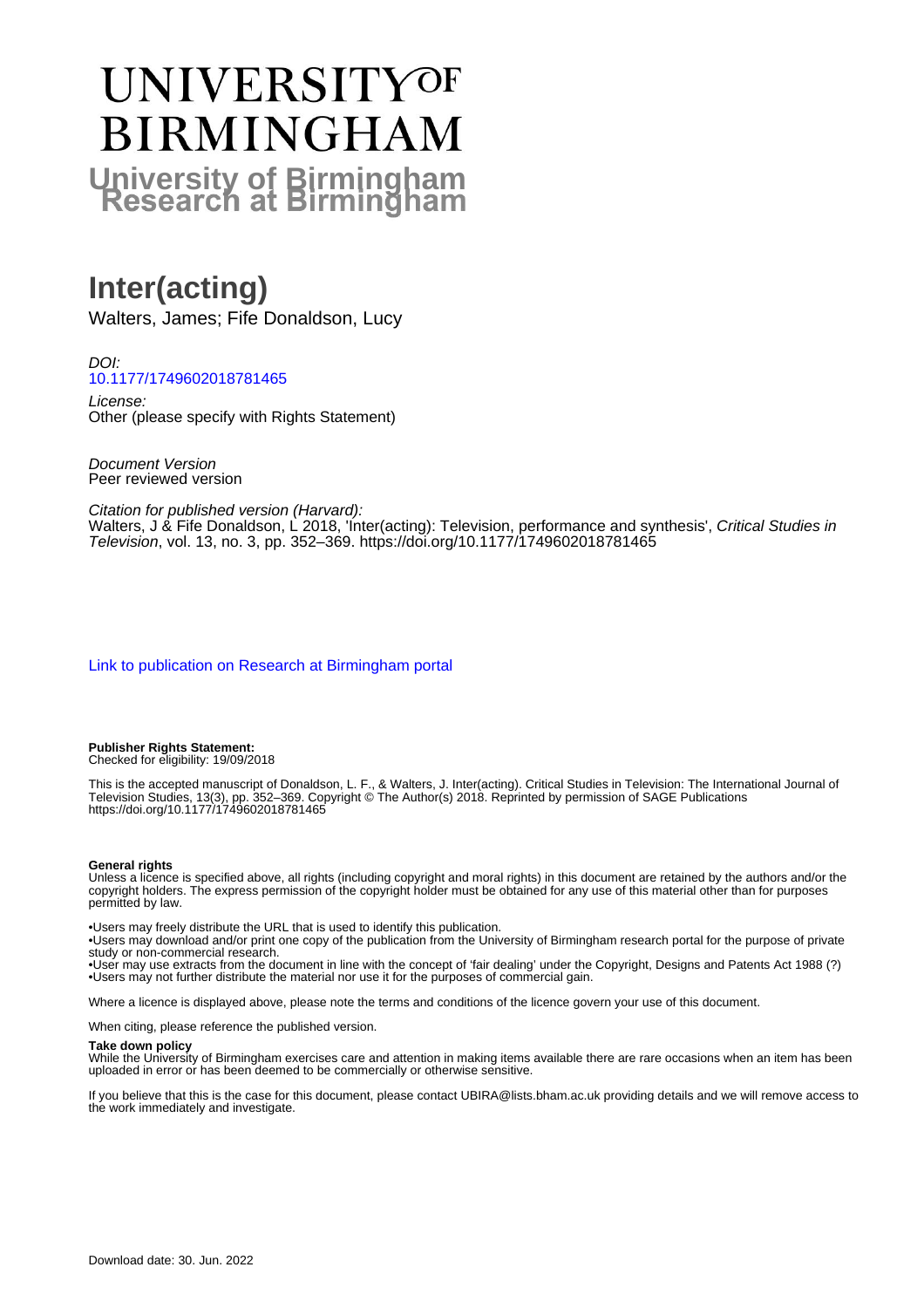#### **Inter(acting): Television, Performance, Synthesis**

#### **Abstract:**

In placing synthesis as a central dynamic, this article seeks to identify and value the occasions where the work of the television actor manages a delicate balance between functional requirements of an environment and their potential to establish a more developed set of interrelationships within it, disclosing intricacies of character interiority through expressive interactions with commonplace tasks and spaces. In response to their dual potential for expressivity and significance, we choose to focus on performances that occur within modes of transport, using detailed moments from *24* (Fox, 2001-2014), *The Sopranos*  (HBO, 1999-2007), *Happy Valley* (BBC, 2014-) and *Broad City* (Comedy Central, 2014-). **Keywords:** performance, visual style, TV drama, TV Comedy, space

This essay considers the work of the television actor as a method of precise interaction and integration with aesthetic elements such as properties, set, costume, location, lighting, camera, and other actors. At a fundamental level, the actor's achievement involves working with these various elements in order to create a plausible reality within a staged composition. In television fiction, this can involve maintaining the essential familiarity of a character's real world setting or, alternatively, ensuring that an environment divorced from an audience's everyday experiences exists as a conceivable fictional world. Given the degrees of artifice and disruption that actors are regularly asked to engage with and manage on a shoot, composing a credible and coherent reality through a series of measured engagements with their environment becomes integral to their achievement as performers. In what follows, our analysis aims to address the achievements of television acting through its functional necessity and expressive interaction by engaging in detail with a broad selection of differing but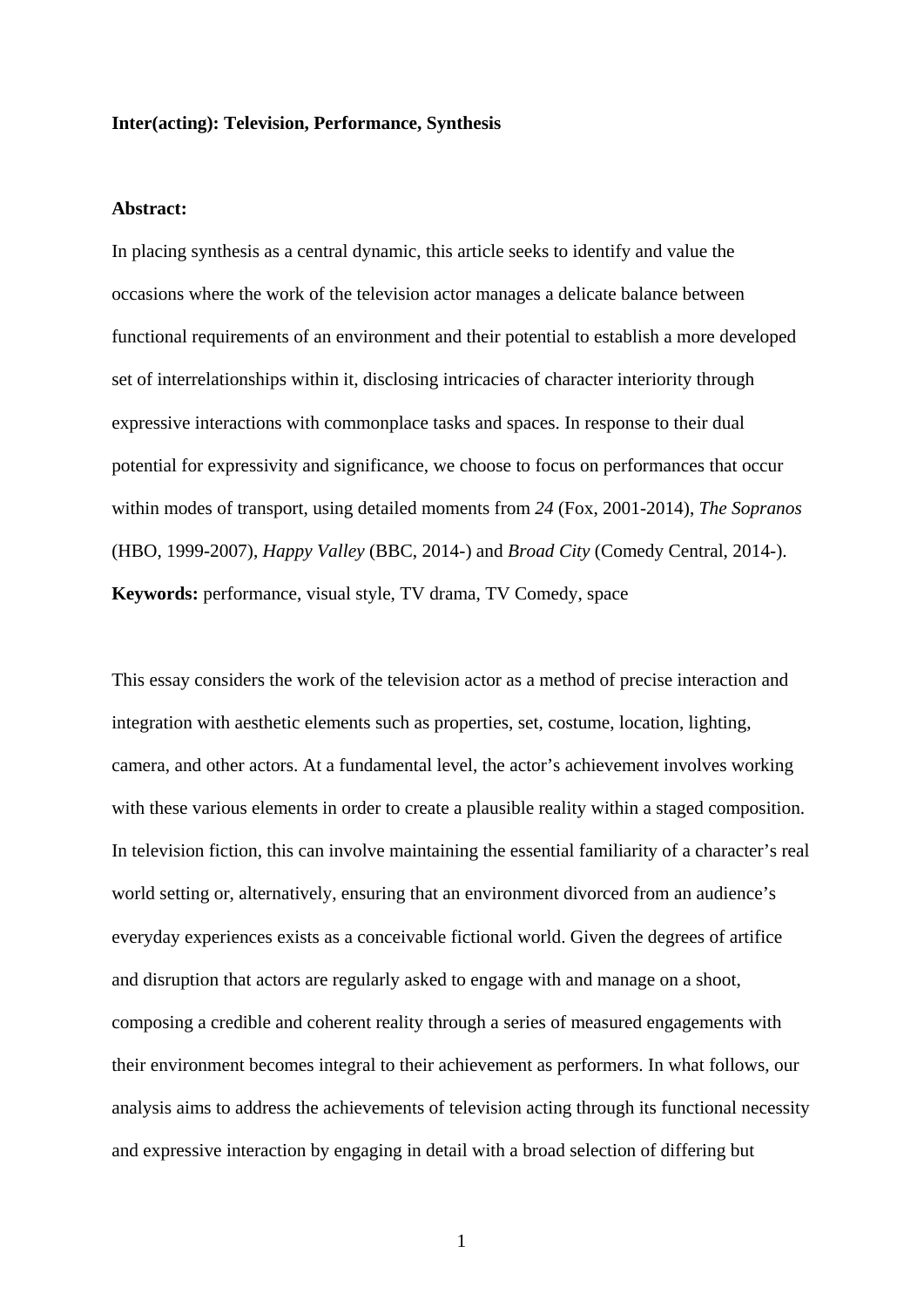interconnected moments from *24* (Fox, 2001-2014), *The Sopranos* (HBO, 1999-2007), *Happy Valley* (BBC, 2014-) and *Broad City* (Comedy Central, 2014-).

The achievements of the television performer can never be uniform, due to the multifaceted parameters for performance that television offers. The sheer variety of genres and types of programming presents opportunities for many different types of performer, ranging from professionally-trained actors to participating members of the public. Television therefore accommodates a wide expressive register of performance styles and modes, running a large gamut between direct/ostensive and intimate/invisible. As a result, the spaces that television provides for performance and performativity are equally myriad. Our expectations for what performance might achieve are shaped by this breadth, as television creates opportunities not only for change (important to genres as diverse as the drama serial and the makeover show) but also sameness (a key feature of the long-running soap opera and central to the familiarity required for the presenter of a chat show). Given this especially wide context, it is encouraging to note an accumulating presence of work on performance and acting in TV scholarship over the last few years, with significant contributions from Simone Knox and Gary Cassidy in their blog series on *CST Online* 'What Actors Do', monographs by Richard Hewett (2017) and Tom Cantrell and Christopher Hogg (2017), as well as forthcoming edited collections: *Exploring Television Acting* (Cantrell and Hogg, 2018) and our own *Television Performance* (Donaldson and Walters, 2018). Taken together, these contributions give emphasis to the range of performance styles found across different genres of television and, furthermore, provide persuasive accounts of the ways in which compositional elements such as lighting, costume and set influence – and are influenced by – the work of the performer on screen.

Within these debates, the matter of medium specificity features as an important consideration, and work on television acting and performance has been guided by a keen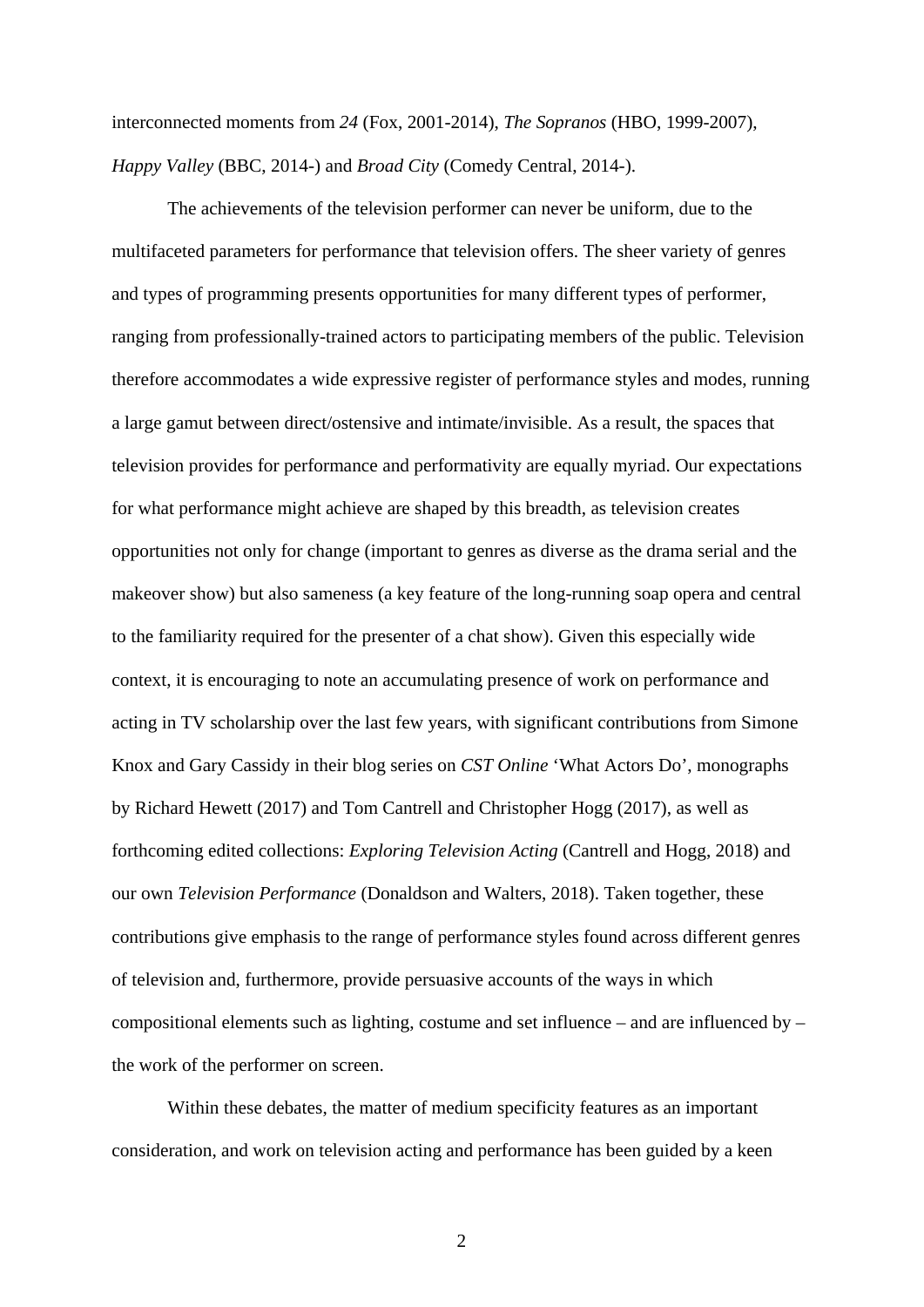attention to the particularity of television production and text, or the 'determinants of television acting', as outlined by both Roberta Pearson (2010) and Richard Hewett (2015). (For Pearson these are time, status (the hierarchies between star and guest, for example), the visual, collaborators' influences and genre; for Hewett, time, production process and technology, training and experience and the role of the director. It is worth noting that both writers are principally concerned with television drama.) In the most straightforward terms, television texts tend to be bigger and longer than films, though typically featuring less time and money for production, a fact that can place certain pressures on television performers who are often required to sustain their work across many hours of screen time, with little (or no) rehearsal time. With these particular professional conditions in mind, it is apt that scholarship on the context of television performance has sought to address the specificity of television acting through attention to actor experience and training (Cantrell and Hogg, 2017; Hewett, 2014 and 2017; Pearson, 2010; Rawlins, 2012). We might see this focus similarly reflected in the work of Cassidy and Knox as they combine their close analysis of acting with knowledge of technique, drawing attention to the terminology of acting approaches – as in their discussion of Aniston 'acting off the line' (2015) – as well as to the work and skill invested by the actors under scrutiny.

A key facet of television that impacts both performer and performance is time spent (something Pearson and Hewett both make specific reference to). The seriality of television, especially that of fictional programming, distinguishes the work of the actor (and how we might respond to it) from other major forms of performance in the companion mediums of film and theatre. Attending to this theme, Elliot Logan considers how seriality can shape critical approaches to television performance, especially our involvement with it, embedding this key concern in an article that poses the question 'How do we write about performance in serial television?' (2015). Writing elsewhere about *Mad Men* (AMC, 2007-2015), Logan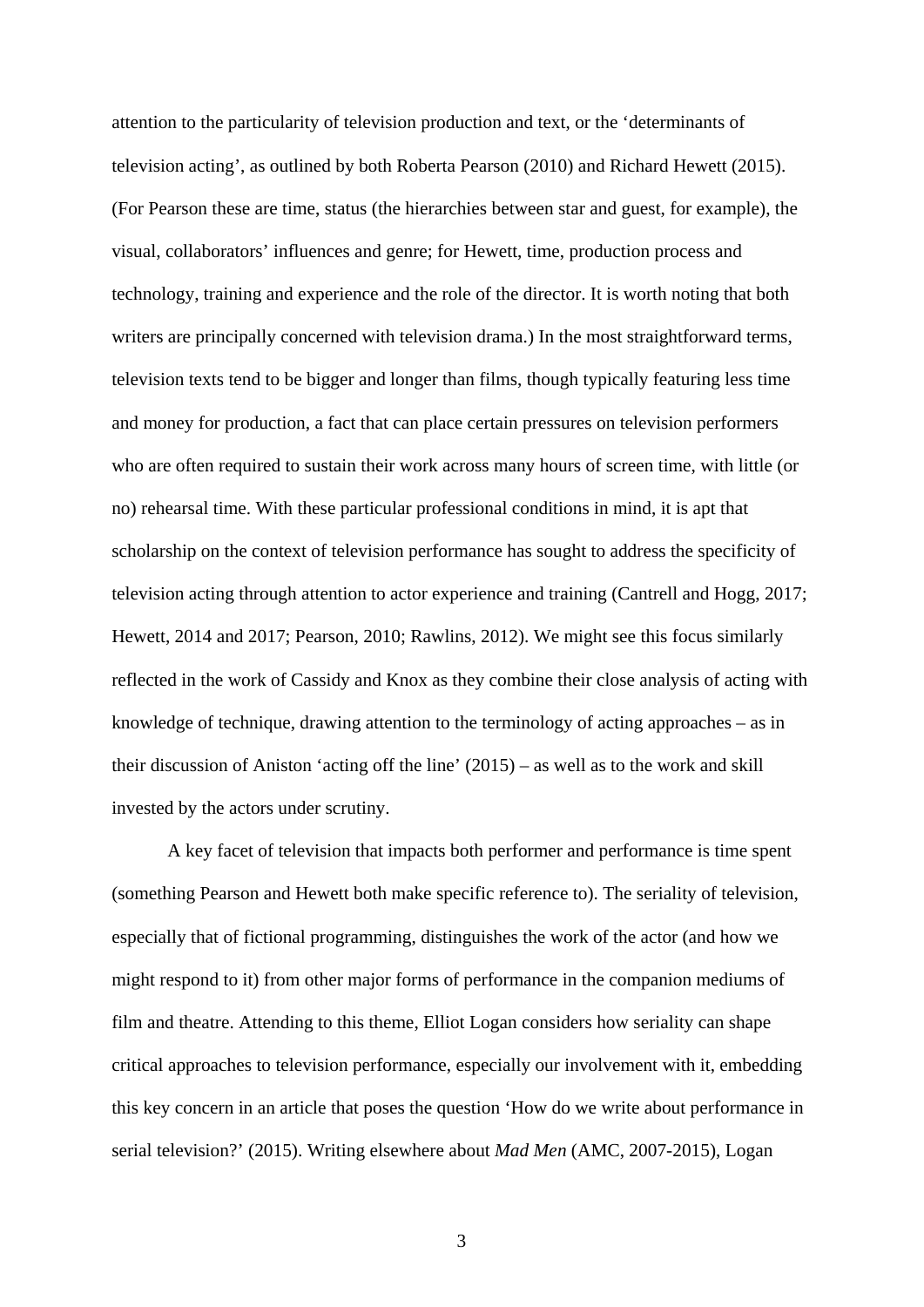suggests that 'the long-term, ongoing presence of performers and their characters onscreen, and the interactions of that presence with the shifting places, spaces, objects and histories that constitute the world in which they live' is of crucial importance to developing critical engagement with serial television's medium specificity (Logan, 2014: 46). While there has been a great deal written about serial television, and especially the drama serial, performance has not figured as a prominent aspect of its complexity, with key contributors to such appraisals, like Glen Creeber (2004) and Jason Mittell (2015), attending more consistently to the achievements of writing and character. Logan, in contrast, centralises the performer's role in 'building-up of various layers of history' praising 'the way *Mad Men* handles this concern through expressive synthesis of screen performance and space, which relies for its impact on a deep intimacy with the series' internal history' (Logan, 2014: 47).

Logan's attention to the involvement and intimacy that is developed through the performer's work connects performance to often-cited pre-eminent qualities of television, the closeness evoked through its place within the home and the familiarity created by regular and long running programming. It is worth thinking further about how these critical ideas on medium specificity shape not only the centrality of the performer to the experiences offered by television but also the way performance is incorporated into television style. In her highlighting of the visual as a key determinant of television acting, for example, Pearson suggests that: 'The smaller screen size makes facial expression even more important in television than in the cinema; much of television consists of close-ups of the actors' faces' (Pearson, 2010: 174). While television screens have got bigger over the last ten years, Pearson's attention to performance within the technological and stylistic parameters of the medium is valuable to understanding, as Logan does, the degree to which it is the performer who leads our involvement with what we see and hear, and how the space of television – its representational space – best captures the work of the performer. In our discussion, we will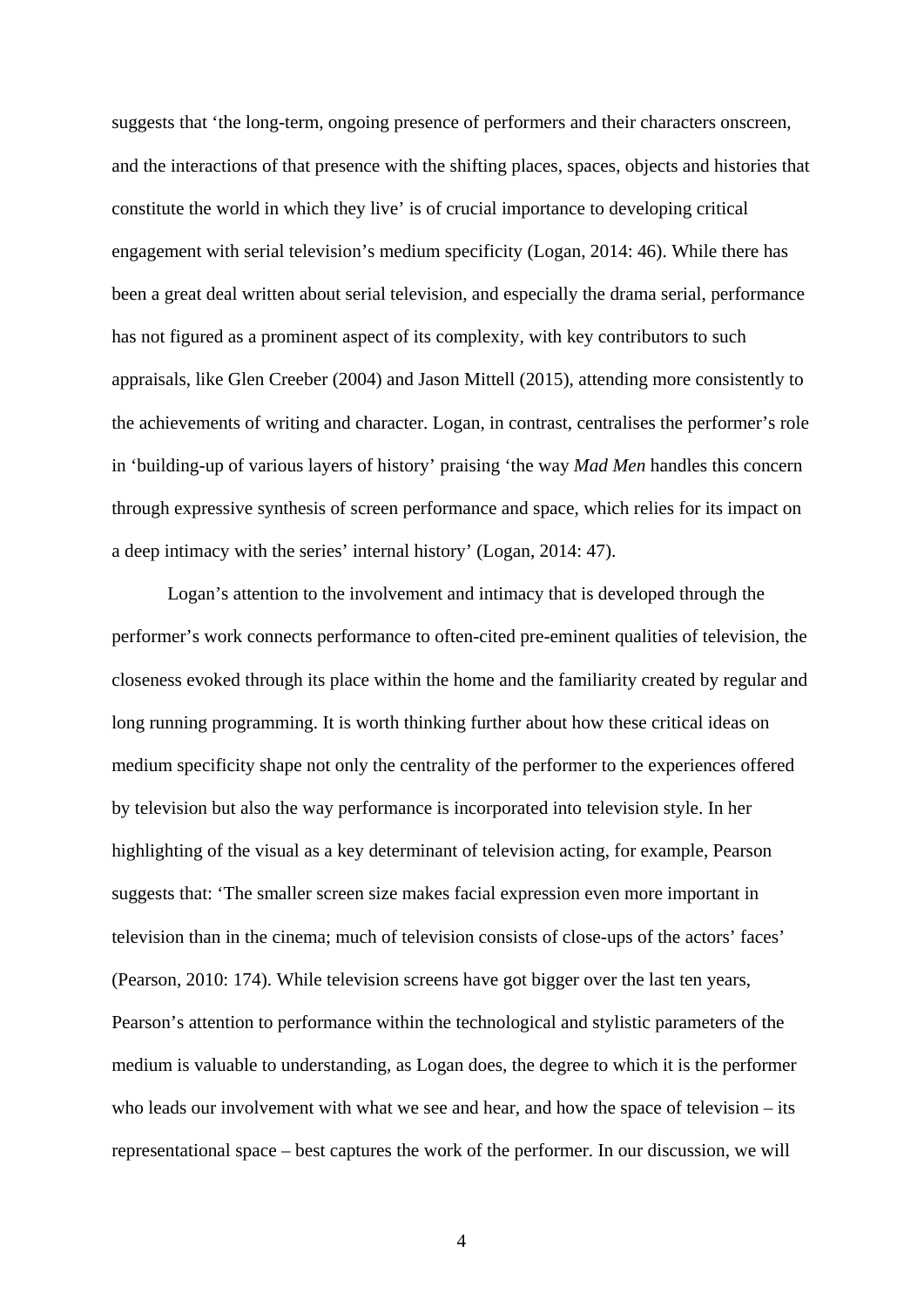build on these kinds of approaches in order to address how television creates a space for performance and, especially, how the performer's interaction with their surroundings brings them into a meaningful relationship with other aspects of televisual style. Our analysis is led by a desire to engage with the achievements of performance on television, (rather than focussing exclusively upon acting technique) through detailed attention to expressive interactions with commonplace tasks or action, which we might regard as responding to or even contributing to the familiarity and intimacy fostered by the medium's specificity.

These television-based concerns find resonance with equivalent work in the related discipline of film studies, where attention to performance has been more prevalent through the work of scholars such as Naremore (1990), Klevan (2005), Baron and Carnicke (2008), Baron, Carson and Tomasulo (2004), and Stern and Kouvaros (1999). At the beginning of *Film Performance: From Achievement to Appreciation*, for example, Andrew Klevan set outs some distinctions between his approach and those that place an emphasis either on 'stars' or on 'acting':

Both these fields draw on external evidence to assess a performer's effect, but they tend not to pursue the complexity of a performer's internal relationships within a film. This book places the emphasis differently, treating performance as an internal element of style in synthesis with other aspects of film style and explores the achievement of expressive rapport. (2005: ii)

We would not struggle to recognise the influence of equivalent approaches based around 'stars' or 'acting' within critical accounts of television performance. James Bennett (2011), Kylo-Patrick R. Hart (2008) and Beth Johnson and David Forrest (2016), for instance, have considered performance within the frame of television stardom (whilst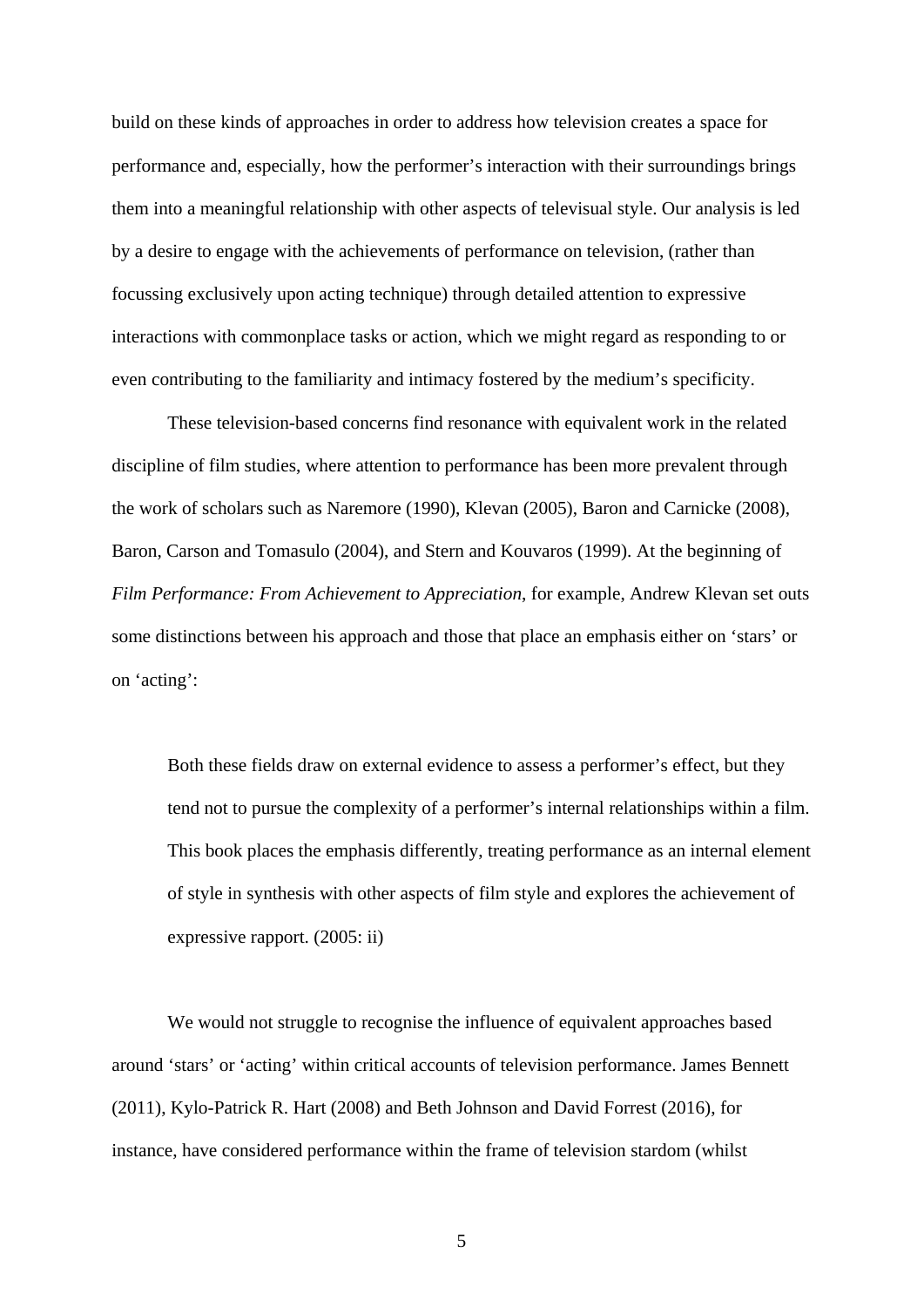elsewhere, as we have noted, there has been considerable interest in the interaction between acting 'technique' and certain industrial contexts). Examples of this kind illustrate the types of fruitful crossovers that can occur between film and television studies as the disciplines influence and inform each other. It follows, then, that efforts to understand television performance in greater detail, especially those concerned with a precise attention to the textual evidence presented onscreen, might profitably draw on certain of these more established approaches in Film Studies. Returning to Klevan, we are entitled to ask what it might entail to treat television performance 'as an internal element of style in synthesis with other aspects of…style' and how we might advance notions of 'expressive rapport' as 'achievement.' We can find these kinds of questions starting to be addressed in Television Studies. In one instalment of their blog series, Cassidy and Knox investigate an extraordinary scene from *Game of Thrones* (HBO, 2011-) that brings together functionality, performance and expressive coherence as Tywin Lannister (Charles Dance) conducts a pivotal conversation with his son while preparing a deer carcass. Cassidy and Knox's analysis highlights the balance of the performer's physical work with its expressive significance: 'Charles Dance manages to establish this imposing, commanding presence in this scene through his mastery of the physically demanding performance under difficult conditions' (2015). Although dealing primarily with acting technique, this example echoes Klevan's focus on the 'complexity of a performer's internal relationships' and the way in which successful performance is dependent upon finding an expressive balance or synthesis with its surroundings (both literal and narrative).

 These kinds of approaches to film and television performance resonate with the critical articulations offered by V.F. Perkins in his landmark volume, *Film as Film: Understanding and Judging Movies*. Perkins asserts that: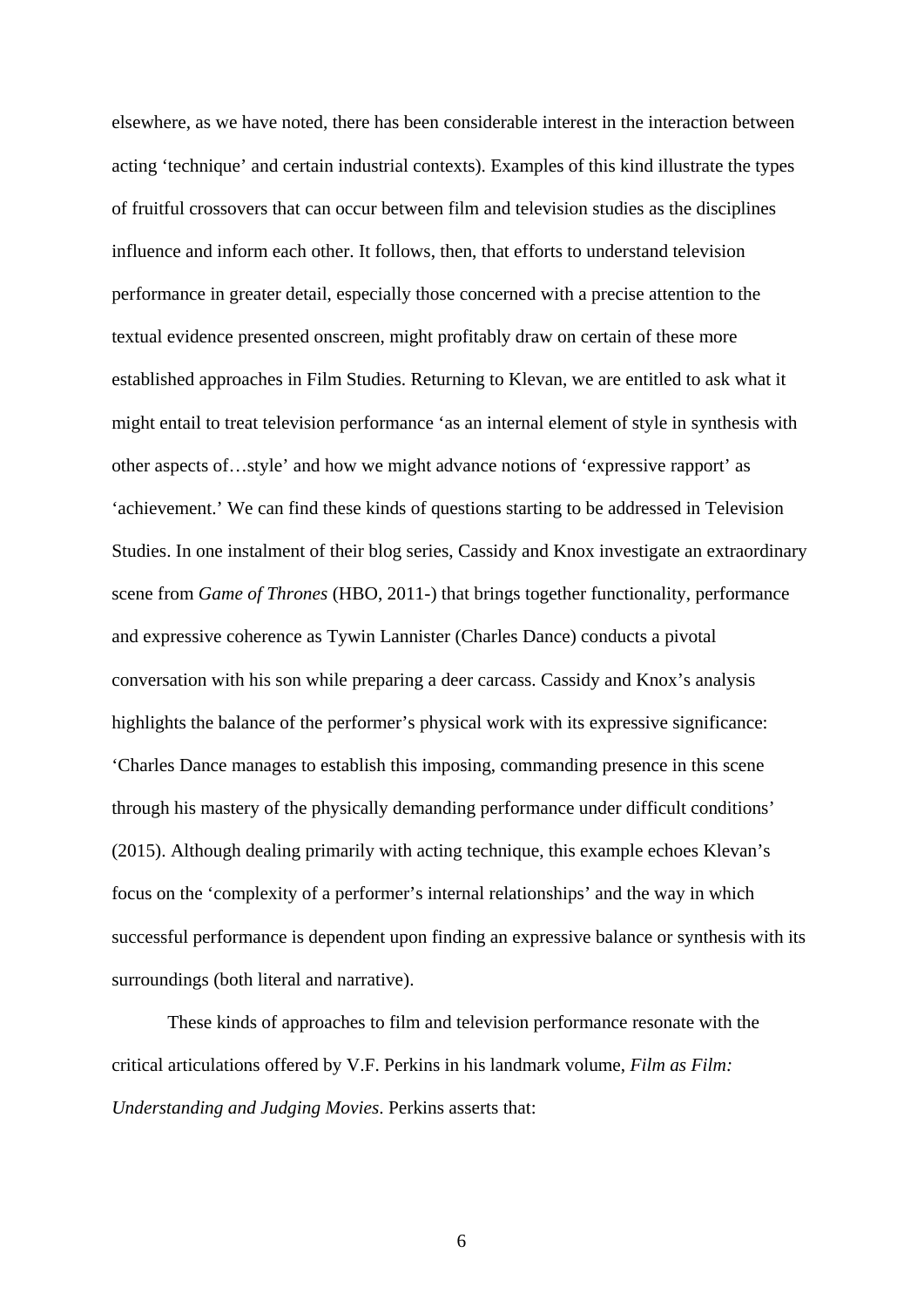The specifically filmic qualities derive from the *complex*, not from any one of its components. What distinguishes film from other media, and the fiction movie from other forms, is none of the elements but their combination, interaction, fusion…The meanings which are contained most securely within a film are those formed at the deepest level of interrelation and synthesis. (1993: 117)

Klevan and Perkins' accounts share the central concept of elements working in synthesis, with Klevan regarding performance as one such element. In a similar vein, Cassidy and Knox's blog analyses involve a range of examples that treat performance as one element of television, engaging with the ways in which performers respond to the particularities and demands of space, handling props, and format (for example, Aniston's listening and reacting, which is partly shaped by a multi-camera/studio audience set-up). Whereas for film, synthesis can be conceptualised as a tight relationship between the 'combination, interaction, fusion' of elements, the patterns of television take on a different quality as the shape of the text has the potential to grow and expand over time, its internal relationships forming part of a much larger whole, developing and even re-shaping in the process of making. However, as Logan illustrates (2014), the opportunity for performance, and performance analysis, created by this longitudinal development, need not be conceptualised negatively in terms of a 'thinning out' of expressive coherence, but rather an accumulating and layering of expressivity. Following this direction, rather than use the concept of synthesis in an effort to fit television into preconceived notions of successful performance, this article intends to use it as a catalyst for approaching the particular ways in which performance responds to television and its aesthetic qualities.

#### **Containing performance: actors in cars**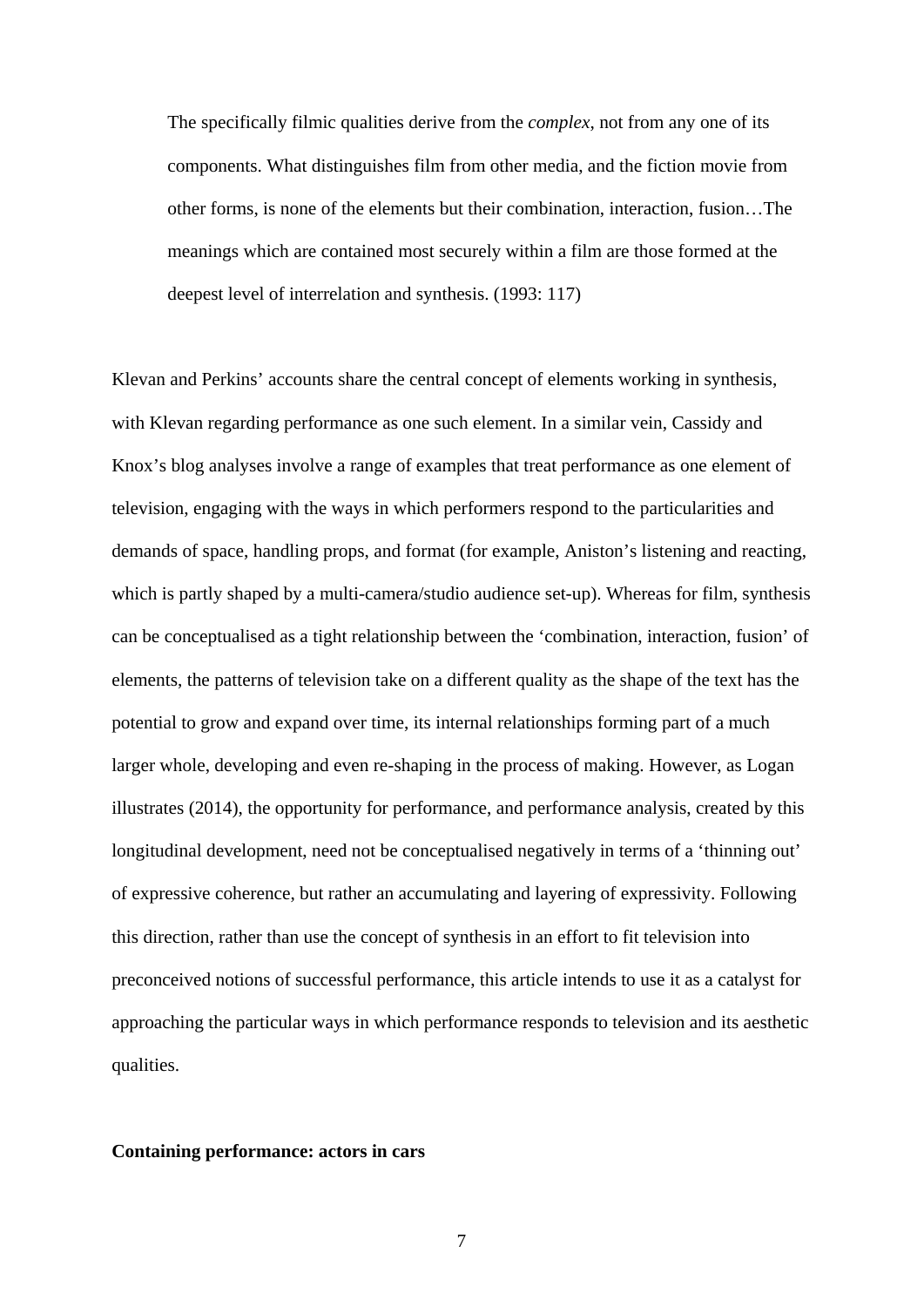This widening of temporal boundaries relates to a broadening out of the fictional world in certain television series. As the hours of screen time accumulate, so the physical variety of locations can increase and, with this, travel and transport between locations can become more commonplace as a means of mapping a coherent fictional environment. Consequently, inconspicuous and transitional spaces such as corridors, car interiors, elevators and subway carriages often become a focus, transcending their functional status as a means of moving characters between more discernibly climactic locations. Indeed, due to their inherent functionality, these spaces might develop into a regular part of a series' structure: a useful, but no less expressive, means of progressing narrative and character interaction while grounding action in the familiar spaces of its fictional world. Beyond a pattern that responds to the rhythms of a character's life or profession, the requirements of dramatic action in television can also provide performers with such limited or enclosed spaces as sites for expressive interaction. In response to their dual potential for expressivity and significance, we choose to focus on performances that occur within modes of transport, specifically cars and subway carriages. This concentration offers a first step towards evaluating television acting through its functional necessity as these forms of transport present particularly transitional and confined spaces (both physically and expressively) which place specific demands on actors to maintain certain basic rudiments of behaviour while, at the same time, providing occasions for them to infuse their actions and reactions with detailed layers of meaning and significance. Finally, we use the broad span of television as a means of tracing wider patterns between the moments we describe, capitalising upon this medium's special ability to create far-reaching resonances through subtle repetition and variation.

This focus upon modes of transport is motivated in part by their ubiquity on screen. The car, particularly, is a recurrent television space, found within many different types of programme. Perhaps more prevalent in some genres than others, it nevertheless features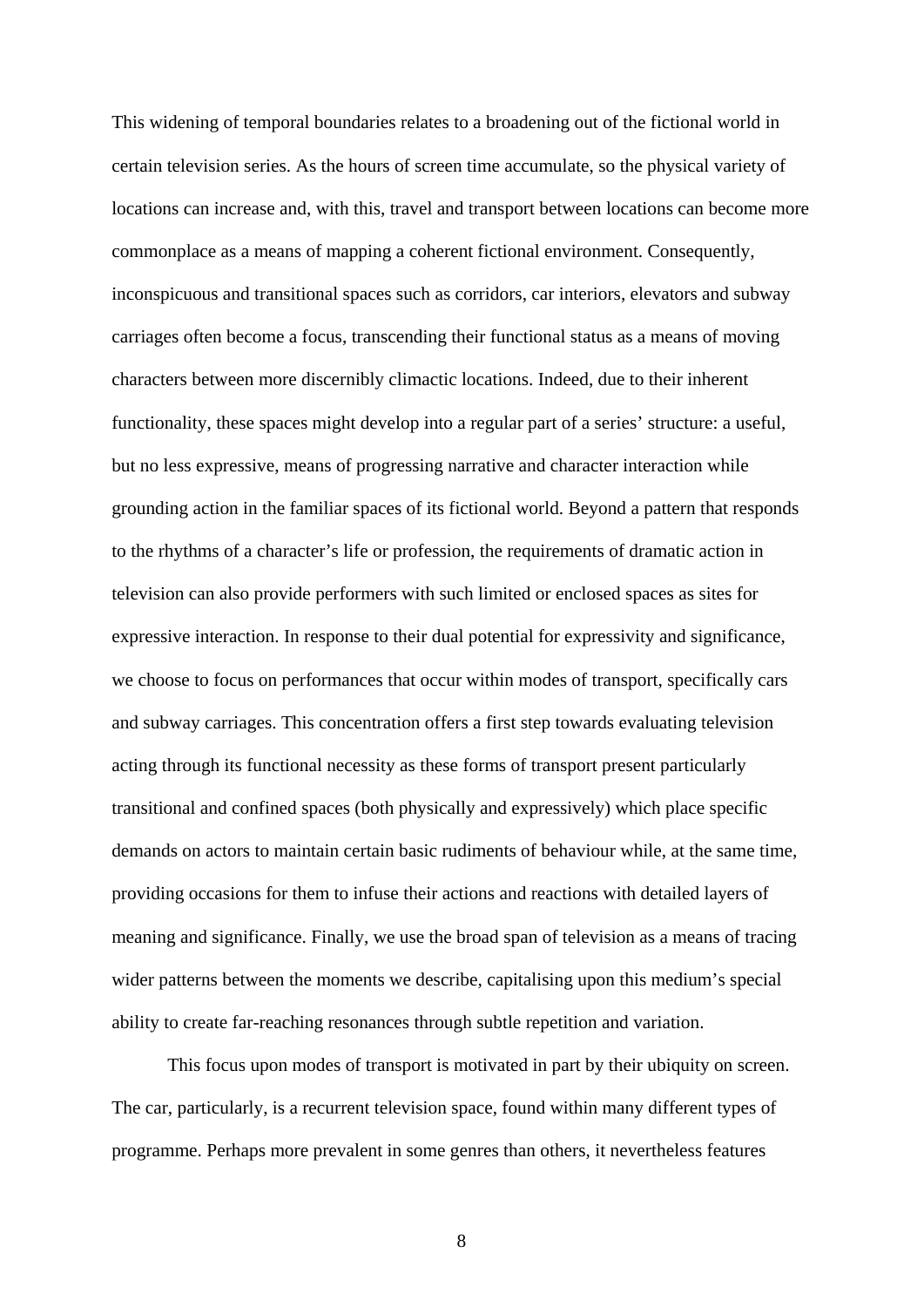across a television performer's working environment. While there are some programmes where the car is the principal working space, for example *Marion and Geoff* (BBC2, 2000- 2003) and the 'carpool karaoke' segments of *The Late Late Show with James Corden* (CBS, 2015-), which both feature performers (comedian/actor Rob Brydon; James Corden and his musical guests) speaking/singing to a fixed camera inside a car. For other kinds of television, the car can be a significant part of a series' dramatic pattern, perhaps tied to a particular character (Inspector Morse's distinctive Jaguar is an archetypal example) and part of the regular routines of action. Jonathan Bignell (2016) has written about the importance of cars to police drama, arguing for their significance as 'a way into the stylistic and generic specificity' of such series (123), linking them to connections between modernity and police work, historical production shifts from studio-based to location-based shooting as well as to distinctions between tone and narrative style. Certainly, the propensity for crime dramas to feature conversations between detectives in cars makes them a space that balances the logistics of police work with a certain amount of narrative movement and potentially rich character interaction. Series pick up on these possibilities in a variety of ways, from the extended and almost self-consciously philosophical dialogue scenes between Rust Cohle (Matthew McConaughey) and his partner Marty Hart (Woody Harrelson) in *True Detective*  (HBO, 2014) to the more matter-of-fact but at times no less emotionally-wrought exchanges between Janet Scott (Lesley Sharp) and Rachel Bailey (Suranne Jones) in *Scott and Bailey*  (ITV, 2011-2016). In *True Detective*, consistent use of rack focus invites us to focus on one person at a time, thus shaping our attention to the minute details of facial expression and response as the performers are lingered on and framed in a way that means the narrative is entirely shaped through them. In *Scott and Bailey*, rack focus is also used, but within a shooting strategy where the camera set-up more regularly moves from one performer to the other, side and front on, meaning that both Sharp and Jones are kept in almost continuous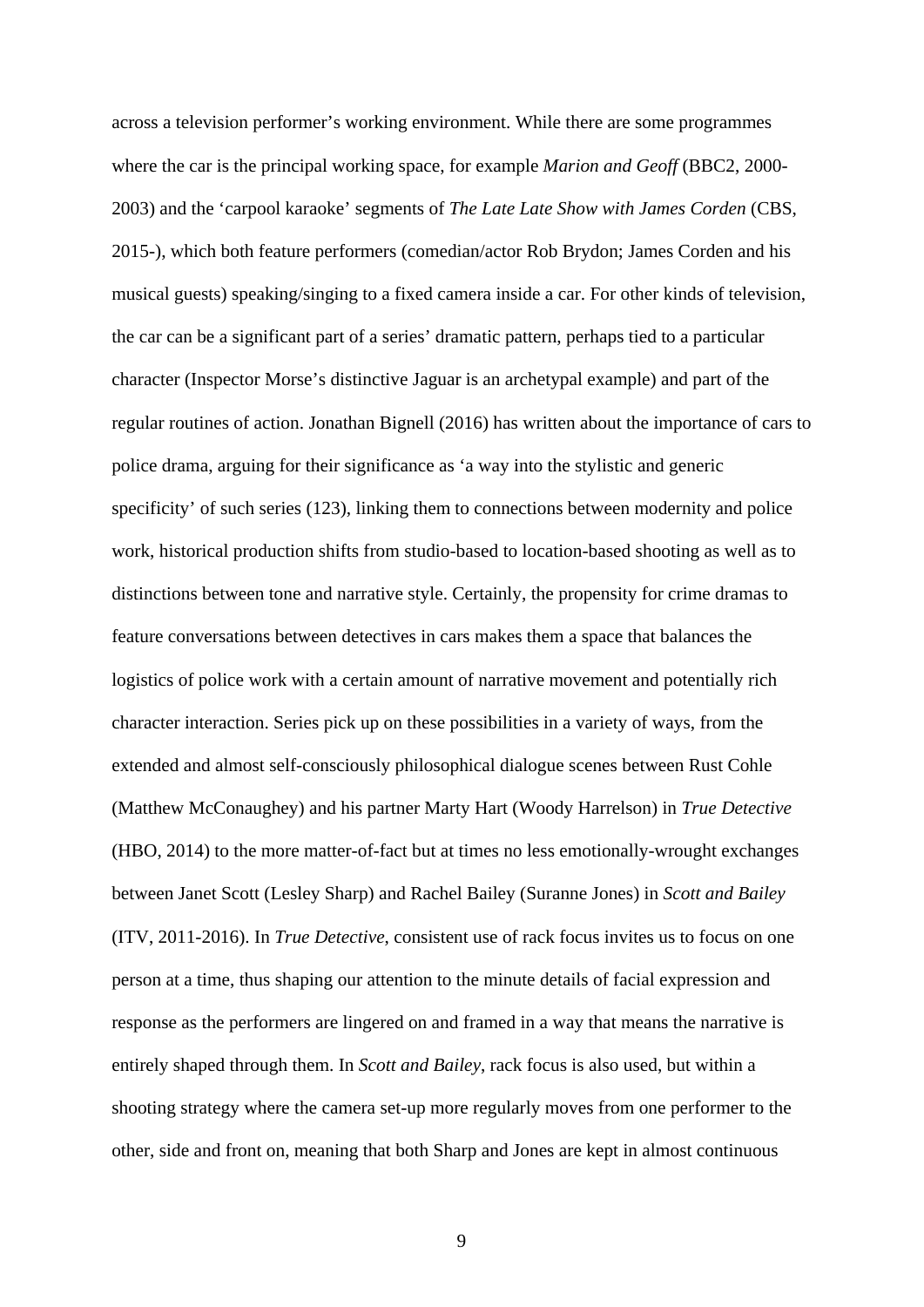exchange with one another, their expressions and reactions balanced equally, so complementing the partnership of the series more widely. The emphasis on close-ups in both hints at the focus on the actor informed by these confined spaces, and perhaps their particularly televisual qualities, as prompted by Pearson.

Car interiors offer particular restrictions based upon straightforward functional requirements, leading to further constraints for both performer and director/camera operator, who, as noted above, has a limited number of possibilities when it comes to capturing performance. Fixed seating positions, low ceiling heights and narrow internal widths can all curtail opportunities for the performance of elaborate or complex movements or gestures. Likewise, for a car in motion, an attention to the realities of driving conditions means that interactions can be structured around a need for performers to be plausibly engaged in 'watching the road' (either as a driver or a passenger). This emphasis on the realities of being in a functioning car can become part of character work, as with Steve Coogan's Alan Partridge, signalling his efforts to appear a masterful 'man of the world' while driving his Rover Metro in series one of *I'm Alan Partridge* (BBC2, 1997-2002), wearing leather driving gloves and a headset (so that he can communicate with his long-suffering PA). Coogan delivers his lines looking forward at the road while retaining some conversational gestures, moving his eyes up and taking his hand off the wheel for emphasis. For the television performer, it may be the case that the task of forming expressive relationships with such spaces becomes challenging in different ways due to their potential frequency. Indeed, because car journeys have an innately practical or even mundane purpose, there is a creative pressure in finding points of dramatic interest within cars, which in turn places a responsibility upon performers to help make the car interior an engaging space. The tension of balancing public and private behaviours, and how these are to be negotiated, is further intensified in a space that is physically contained while also being on display to the outside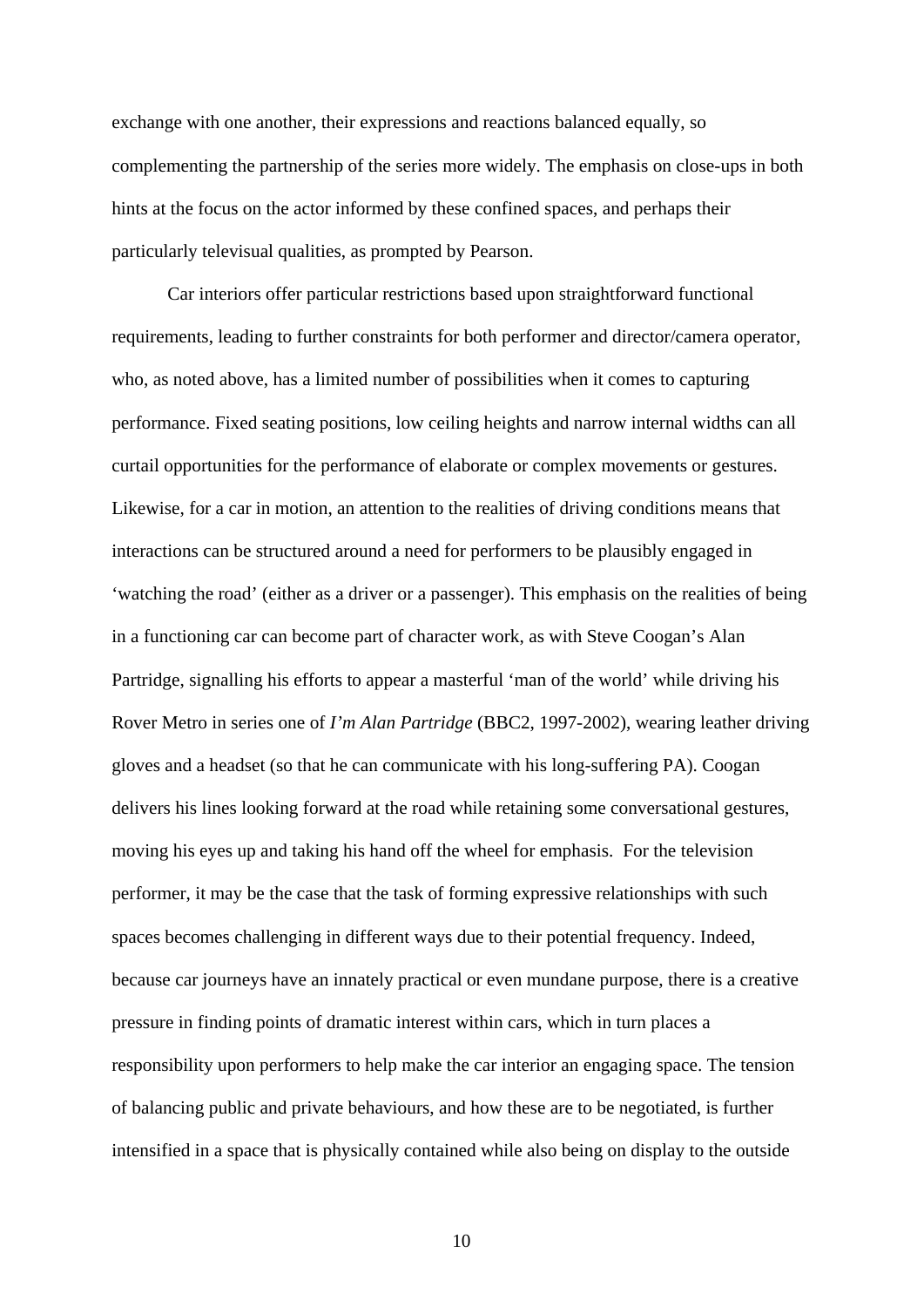world. In dealing with this duality, performers, as we will see, are often required to negotiate the car interior as a space where a character might move in and out of a controlled public persona to accommodate a more emotional or visceral response, and often very quickly. More broadly, in their functional purpose of moving a character from A to B, the car is also involved with narrative progression, combining the practical with the dramatic to become an integral element within the narrative structure of a programme or series. Giving life to these linking moments in which the pace of a narrative has apparently eased requires care and, when sequences of this kind recur across episodes, seasons and series, an acute weight of responsibility is placed on the television performer to find fresh opportunities for expressive rapport with the elements that surround them. Equally, a measure of restraint is required: performances within linking moments cannot risk becoming so pronounced through heavy assertion that they negate the function of these intermediate scenes, disrupt the narrative shape of the programme, or compromise the integral coherence of the fictional world. They must remain balanced between function and expression.

 In the following discussion, we attend to a series of moments in forms of transport from different programmes that exemplify the potential for television performance to work in synthesis with other environmental elements in patterns of expressive rapport. In placing synthesis as a central dynamic, we move beyond the requirement for an actor to take their place within a coherent audiovisual space and begin to concentrate on their potential to establish a more developed set of interrelationships within that environment, disclosing the intricacies of character interiority through expressive interactions. As a result, this focus offers a way to think through the challenges of television performance, as well as the particular and distinct opportunities for evaluating achievement in performance.

#### **Performing confinement, crisis and control**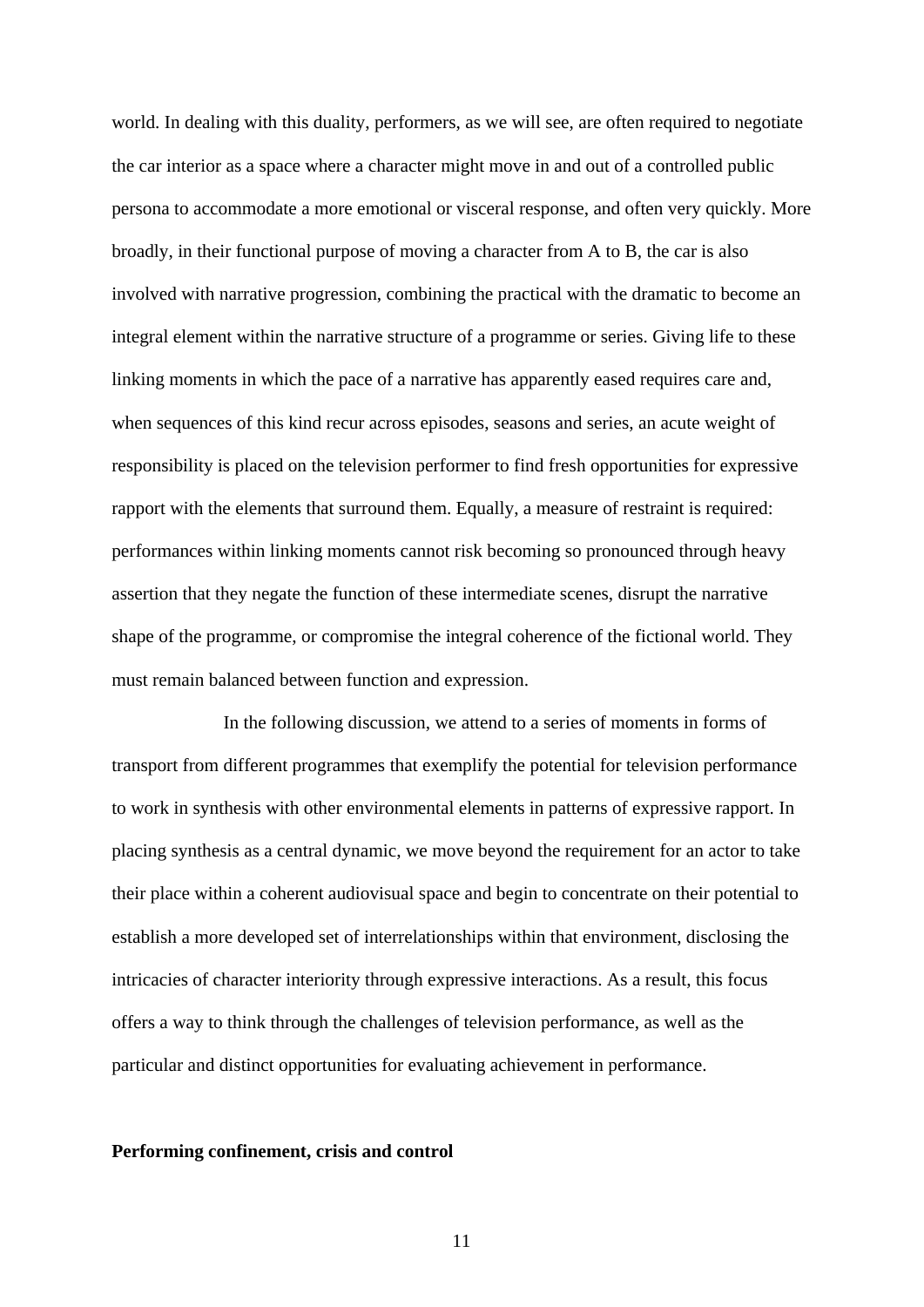Paul Woolf has noted of *24* that 'In a show in which people are constantly mobile and are dependent upon the speed and reliability of their transport, motor vehicles have an almost heroic role…' (2007: 79). (Woolf goes on to identify a potential for irony here, given that vehicles like the SUVs used in *24* contribute to the destruction of the planet through carbon emissions.) The strong association between cars and heroism persists in the programme. And so, when Jack Bauer (Kiefer Sutherland) makes a final return in the 2014 mini-series *Live Another Day*, it follows that his enduring (if ethically dubious) courageousness should be encapsulated in his ability to successfully manoeuvre an onslaught of vehicles through busy London traffic in an effort to outrun a missile-laden drone.

This overall pattern makes the brief final scene of season three striking for the fact that it pursues an apparently different dramatic trajectory. At the end of a characteristically traumatic twenty-four-hour period, which has culminated in him being forced to cut off the hand of his colleague (and boyfriend to his daughter), Jack returns to the driver's seat of his SUV and takes out his keys to start the engine. He pauses, however, and (framed in a new medium close-up) exhales, sniffs, and places his head against the palm of his left hand, using his fingers to pinch the bridge of his nose and the corners of his eyes. Brushing his sleeve across his nose marks a partial return to composure, but then he succumbs: staring out beyond the car windscreen, his face crumples with grief and (as the camera zooms to closeup) a deep, convulsive sob breaks his breath. We stay with Jack for over a minute as he repeatedly struggles and fails to resist the emotions that threaten to overwhelm him. Sutherland retains an upright posture even as his shoulders heave and shake; he places a hand and fingers across his face in partial concealment and bangs an open palm against the glass of the car window, as though Jack were attempting to physically grasp control of the situation through force.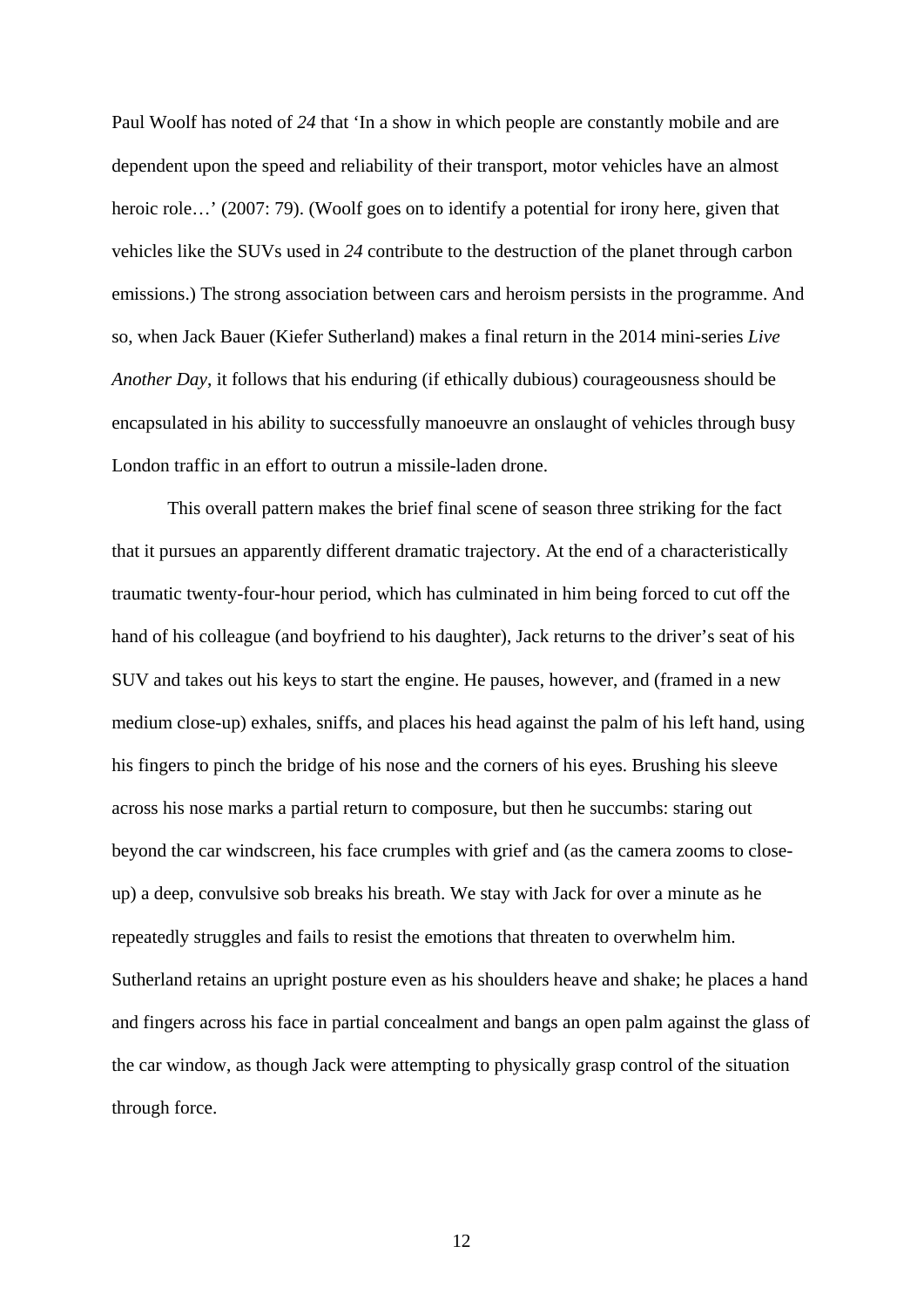All of Sutherland's performance choices relate to Jack's position within this vehicle. As a consistent symbol of dutiful heroism, the sleek, robust car interior is in conflict with Jack's sudden anguish, a fact that he is aware of as he repeatedly tries to reassert a controlled demeanour. In addition, this environment has the capacity to both enclose and reveal: to trap Jack claustrophobically with the force of his sorrow and also to make him vulnerable as he is visible to the world through the windows. Sutherland builds these tensions into his performance, creating levels of intensity within the moment as he shifts between attempts at containment through hand gestures of pinching and wiping and emotional release through the movement of his upper body and changes in breath. It might be said that this scene conforms to David Lavery's assertion that 'endings – of episodes, seasons, series – often prove to be more tear-jerky' (Byers and Lavery, 2010: 2), yet Jack's tears are not obviously designed to elicit a reciprocal emotional response in us. Indeed, the mood is not sustained as he concludes by taking a call from CTU (Counter Terrorist Unit) and returns to duty without revealing even minimally the extent of his trauma. Nevertheless, the sequence demonstrates ways in which the tone and meaning of space can transform, even briefly, through a performer's changed interactions with their immediate (and intimate) environment.

The capacity for the car to operate as a space that enables an actor to showcase a character's emotional state can be achieved in significant narrative moments, as in *24*, and in more frequent bursts across a series where the car becomes a space that expresses a character's relation to their wider world. *The Sopranos* foregrounds its interest in car travel from the outset with a title sequence that famously charts Tony Soprano's (James Gandolfini) commute from city to home. The series builds on this investment by making automobiles synonymous with notions of power, status and prowess. When in episode seven of season five, for example, Tony feels he has been snubbed by an associate, Phil Leotardo (Frank Vincent), he responds by engaging Phil in a dangerous street-race: a test of nerve and driving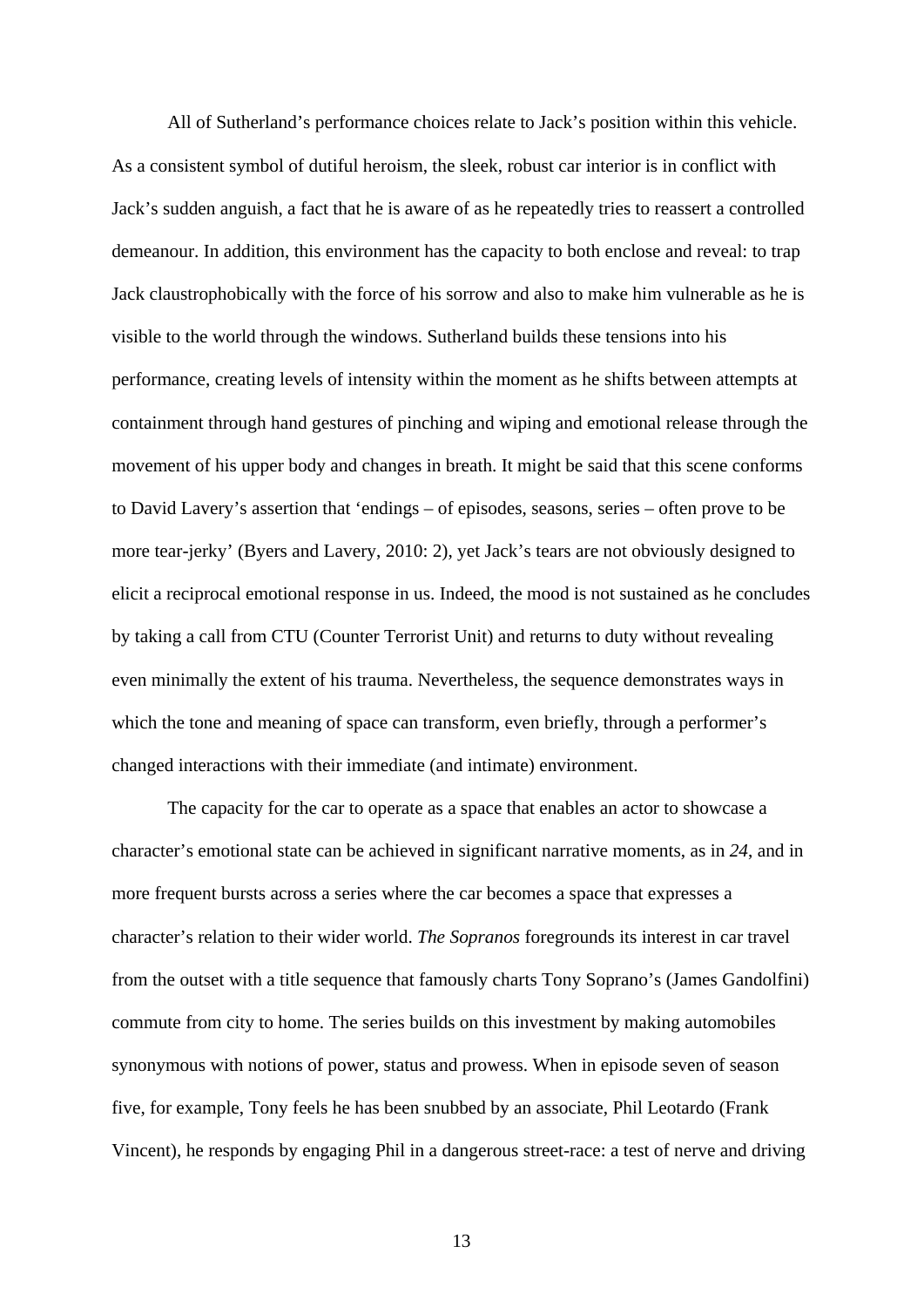skill that can only conclude when one of them crashes. Similarly, when two would-be assassins attempt to kill Tony in episode twelve of season one, he retreats to the interior of his car, using it to block the first attacker and then managing to start the engine and drive while gripping the barrel of the second attacker's gun, dragging him along the street until he finally falls under the vehicle's wheels. Gandolfini's performance in these scenes encompasses both energetic tension and exhilaration, making clear his character's enjoyment in using the vehicle to exert his potency and control. This approach to characterisation reinforces the fact that, in each case, entering the car provides a means of attack for Tony, rather than offering only a haven for retreat.

We might reasonably conclude that *The Sopranos* capitalises upon certain dubious associations made between cars and masculinity, shared with *24*, whereby interactions with the former offer a measure of the latter. The series does not provide easy endorsements of these notions, however. Tony is afflicted with a succession of panic attacks and, in episode one of season two, he suffers an episode at the wheel of his car. He is listening to Deep Purple's 'Smoke on the Water' on CD and Gandolfini tilts his head rhythmically in time with the music, letting this motion extend to his shoulders and upper torso as Tony rocks in time with the music's beat. Gandolfini's facial expressions convey the kind of muted pleasure Tony often exhibits: the eyes narrow and sparkle as though lost in a moment of reverie, but the mouth remains a parted straight line, as though enjoyment cannot infuse Tony's demeanour entirely. The actor complements this depiction by demonstrating Tony's casual control over his vehicle, steering by resting the palm of his left hand on the wheel with his right hand resting at his side, a posture combining levels of relaxation and alertness. This ease is quickly compromised, however, when the CD track skips. At first, Gandolfini responds by prodding at the player's buttons and briskly tapping the dashboard, as though Tony were attempting to coax the technology back to recovery. But it is not only an effort to coax.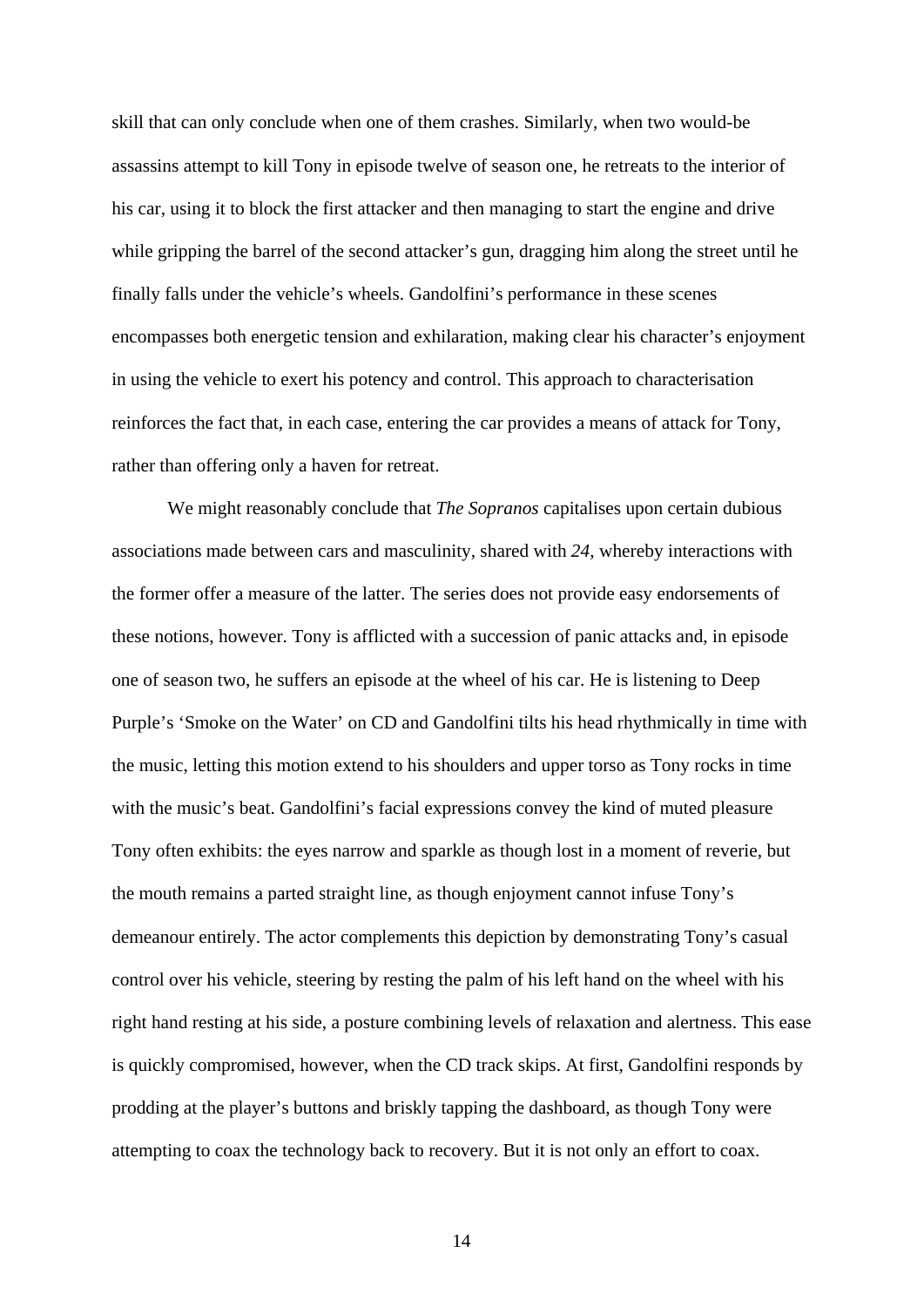Gandolfini's deft performance of these 'heavy-handed' gestures encapsulates Tony's appetite for control and his belief that he *can* exert control over the elements within his life, *especially* those elements found within the close, comfortable interior environment of his car. And then suddenly, because the CD player doesn't yield to Tony's efforts, he is repeatedly and violently smashing his balled fist down on the dash, his face contorted into a tight snarl and his voice expelling stunted bursts of angry speech: "Come on, motherfuck-! Motherfuck-!" This rage triggers an anxiety attack, however: Gandofini shortens his breath, lets his gaze drift from the road and blinks repeatedly, whilst the visual and audio tracks become slow motion, evoking the deadening of Tony's senses. Finally, he crashes the car and slumps, unconscious, into the car's inflated airbag.

 This car interior sequence from *The Sopranos* is demarcated as extraordinary and, indeed, illustrates the extent to which Tony's condition has the potential to threaten his life (in this instance, causing a potentially fatal car accident). It is also the case, however, that Gandolfini builds aspects of Tony's general driving behaviour, seen first in the opening credits, into this depiction: the qualified casualness followed by an assertion of control, which rapidly spills over into unbridled aggression. The performance capitalises upon qualities David Johansson identifies in the show's title sequence-depiction of Tony: 'we're with him, inside the frame with his face, his hairy hands, his brute strength, his air of danger, but within the intimate bounds of the car we get a sense of strength in repose, the alpha male at rest, his guard down, vulnerable' (Johansson, 2006: 32). Gandolfini's performance balances this strength and vulnerability, illustrating the extent to which an intimate, safe space can become claustrophobic and dangerous for his character. It is both part of the character's everyday experience – his way of moving through his world, as a mode of transport and extension of his own powerfully masculine presence – and a space for the actor to dramatise the ways in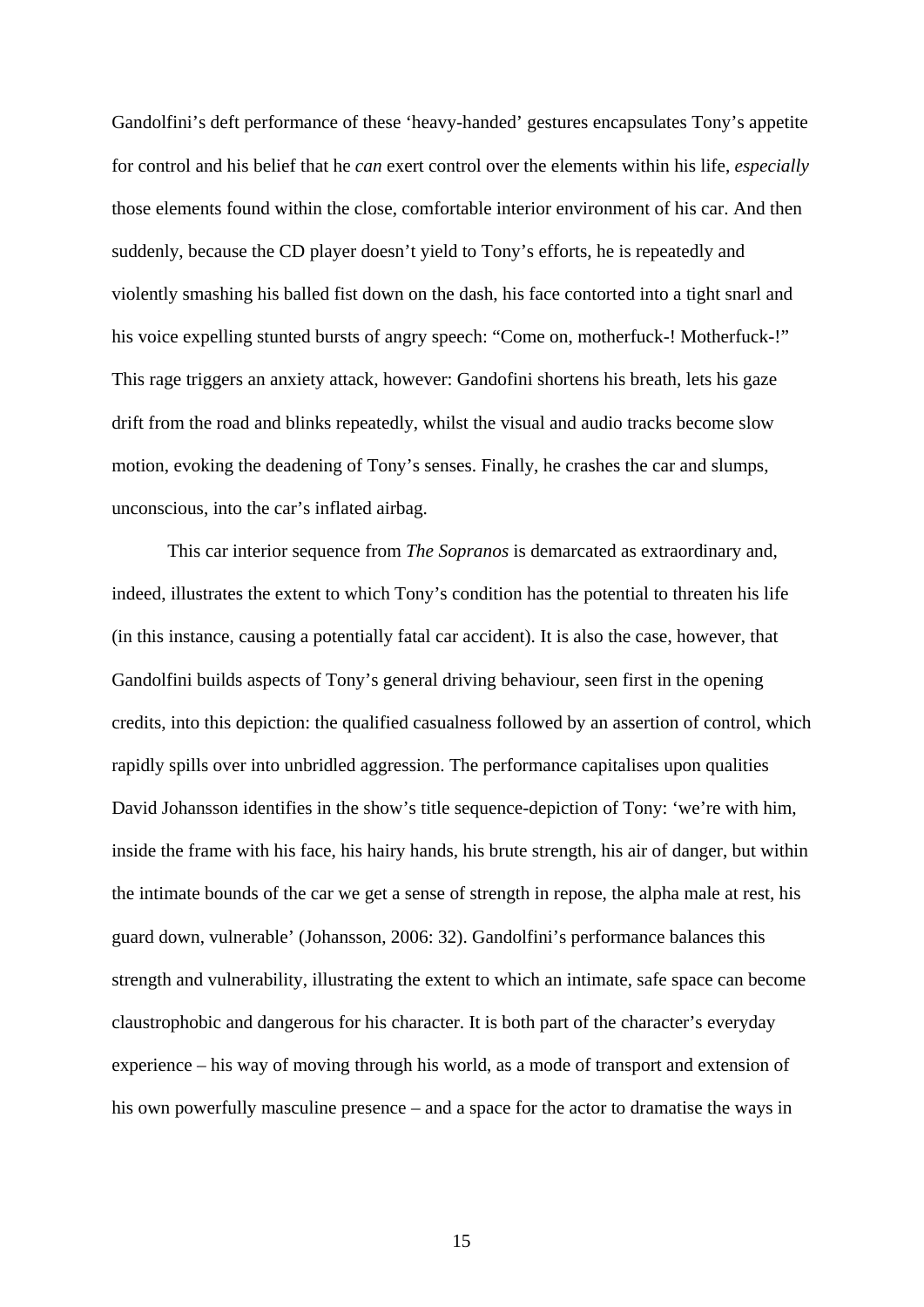which Tony's public persona capitalises on appearances of assertion and control but ultimately falls short of suppressing the emotional outbursts of his private behaviours.

#### **Performance and traumatic space**

In common with Jack Bauer, the interiors of cars feature heavily in the professional life of Sergeant Catherine Cawood (Sarah Lancashire) in *Happy Valley*. In episode two of series one, for example, she is faced with a prominent local councillor who has been involved in a crash but refuses to be breathalysed. Catherine walks over to his vehicle to retrieve his car keys from the ignition. As she bends over the driver's side of the car she pauses, straightens up, puts on a pair of plastic forensic gloves and retrieves a small packet of white powder from underneath the front seat. The discovery of drugs changes the dramatic tenor of the scene. Catherine's interaction with the car interior instigates this shift as she instinctively regards the space as a potential crime scene, rather than merely a benign feature of her environment. (Given that this attitude shapes her everyday existence, often to the detriment of her relationships with others, Catherine's way of being – which combines her skill as detective and blunt practicality – is developed precisely through Lancashire's set facial expression and emphasis on sustained and direct movements.) This ability to find new possibilities in car interiors emerges again in episode four when a traumatised Catherine responds irrationally to a young man's sarcastic comments as she takes another man into custody. She pulls the young man from his car, arrests him, and then forces him into the back of her police car. Following him in, she clutches his collar with her right hand and uses her left hand to grab his genitals, saying: "No CCTV cameras in here, sunshine. It's just your word against mine." Here, Catherine uses the confinement of the car interior as an opportune setting in which to intimidate the young man both verbally and physically, using its boundaries to entrap and conceal.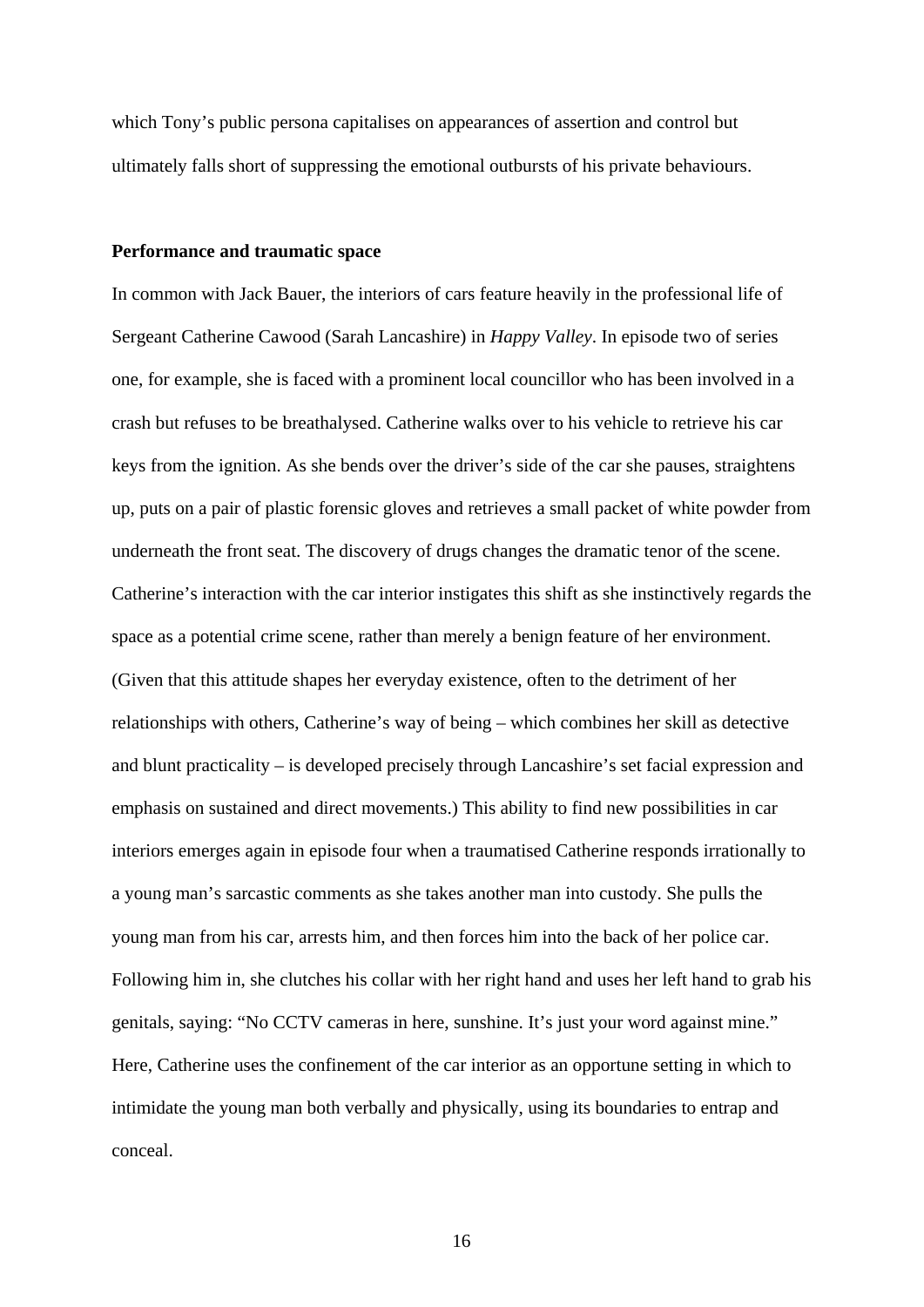Scenes of this kind illustrate Catherine's ability to navigate and adapt the spaces of car interiors with ease in the course of her professional duties. We might also say that she challenges certain gender associations by making males susceptible in and around cars, using these vehicles as an important means of asserting her authority as a police sergeant and a woman. In each scene, Sarah Lancashire performs Catherine's actions with an assured purposefulness, underlining her character's control as not only deliberate but also instinctive. As with *24* and *The Sopranos*, *Happy Valley* finds opportunities to disrupt this confidence and ability, adapting Catherine's relationship to car interiors at points in which she loses control and so becomes vulnerable within them. In episode four of series one, entwined plotlines exert pressure on her. Her colleague, a young woman whom she treated quite strictly, has recently been murdered: brutally run over by Tommy Lee Royce (James Norton), who had previously raped Catherine's daughter. Catherine believes the rape contributed to her daughter's suicide after she gave birth to Tommy's child. She has just completed a visit to Tommy's mother (Caroline O'Neill), following his release from prison, in which the older woman horrified Catherine by revealing that she knew Catherine's grandson is Tommy's son. Back in her squad car, Catherine pauses and takes a couple of deep breaths before reaching down to find her keys and put them in the ignition. Lancashire's handling of these actions illustrates the tension, always present in *Happy Valley*, between Catherine's brisk professional manner (the keys in the ignition marking a return to duty) and the emotional burdens that weigh upon her as she performs her job (the deep breaths and stillness). In these moments of pause, Lancashire also references her character's intellectual response to situations. She drops her eye-line and then focuses on a point beyond the windscreen, as though Catherine were already picking over the events of the past twenty-four hours, searching out connections, and planning responses that will allow her to stay ahead of events;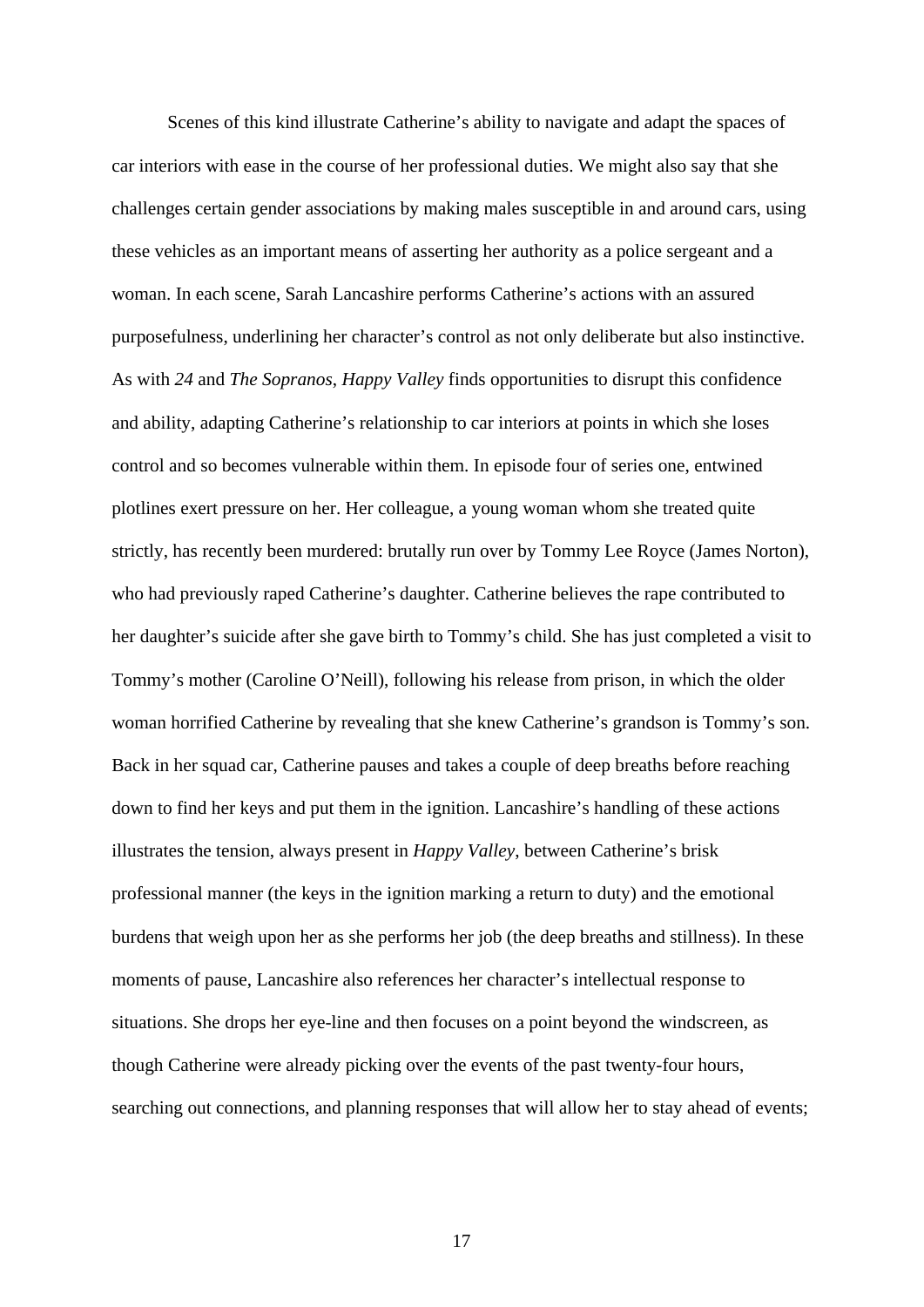the jangle of the keys instigating a new burst of forward momentum as she works to stay ahead of events.

 This pause does not lead immediately to a new tactical direction, however. As she glances at the rear-view mirror, a reverse point-of-view shot reveals a vision of Catherine's dead daughter, Becky, on the backseat: her fixed stare, open mouth and scarred neck a horrifying reminder to her mother of the moment she was found, hanged. The image is shocking, its impact emphasised further by a percussive double-beat and high-pitch strings on the soundtrack. The shot is also a somewhat heavy-handed insertion into the scene, an unusual misstep for *Happy Valley*. For the actor, it might compromise the refinement of a performance, providing an especially unambiguous stimulus for dramatic response. Lancashire's reaction, however, is measured and nuanced. Having looked around to find the backseat empty, she remains in a half-turned position, breathing unsteadily as she murmurs "Shit" four times, her tone shifting from staccato panic to brittle desperation with each utterance of the word. In this pose, Catherine is caught between the imagined trauma behind her and the reality of a world in front of her: trapped, equally, between her roles as grieving mother and self-assured policewoman as past and present meet in the car. A single tear rolls down her cheek as she works to control her emotions and regulate her breathing. As she sits, Lancashire allows her gaze to keep returning tentatively in the direction of the backseat, never fully turning around but at times shifting her shoulders minimally to the left, as though she were about to begin that movement. Given that Catherine has already turned around fully, the temptation to repeat the action is curious. Lancashire's slight movements create the impression that Catherine is struggling to resist a senseless urge to catch a final glimpse of her daughter again, however painful and traumatic that might be; to remain close, even to this cruel vision of her. For Catherine, this harrowing, degraded apparition from the past is the last tangible fragment that remains of Becky and turning away completely – turning back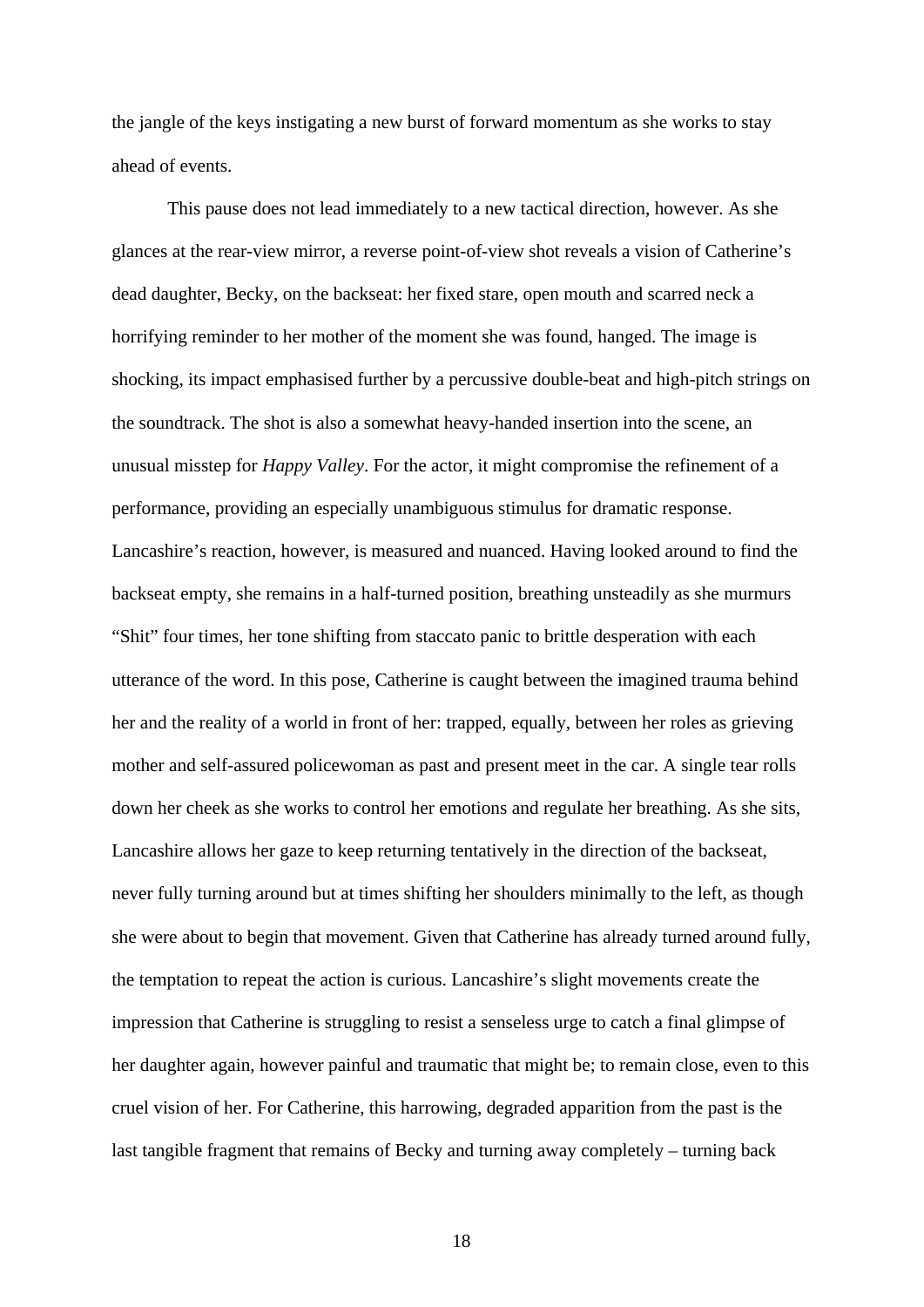towards the world of the present – risks the possibility of breaking that fragile bond forever. As the seconds accumulate, she is lost in this impossible dilemma and it takes a grimace of determination to pull her back, turn her around, start the car engine, and carry on. We might conclude that Lancashire moves beyond the straightforward shock of the sequence to provide a delicate portrayal of Catherine's hopeless, tormented devotion to her daughter. Her performance ensures that the confines of this interior space, one which Catherine has commanded so fluently in the past, become a site of emotional claustrophobia, finding her character's fragility as she is made to face her pain and her love.

#### **Performance as movement through space**

Each of the examples discussed thus far involve the space of a vehicle as being explored or even exploited for dramatic value through performance. As an extension of these concerns, and as a point of useful contrast, we can move to consider an example in which it is customary for ordinary activities to take on an extraordinary quality, requiring performance to be the focal point for controlling, and stretching, coherence and tone. Originally a web series (2009‐2011), *Broad City* is a US sitcom concerning the everyday activities of the central characters, Ilana Wexler (Ilana Glazer) and Abbi Abrams (Abbi Jacobson); episodes deal with the mundane activities of women in their early to mid-twenties, which tend to have more or less outlandish results. As with the example of Sarah Lancashire in *Happy Valley* (in turn part of a strong, central ensemble cast), it is the performances of Ilana Glazer and Abbi Jacobson that drive the narrative consistency of the series. Although their modes of performance are not engaged with the same subtlety of reaction and glance required by the dramatic complexity of performing Catherine Cawood's response to her physical and emotional surroundings, Glazer and Jacobson move flexibly between registers of emotional connectedness and comedic excess in order to dramatize the women's friendship. Moreover,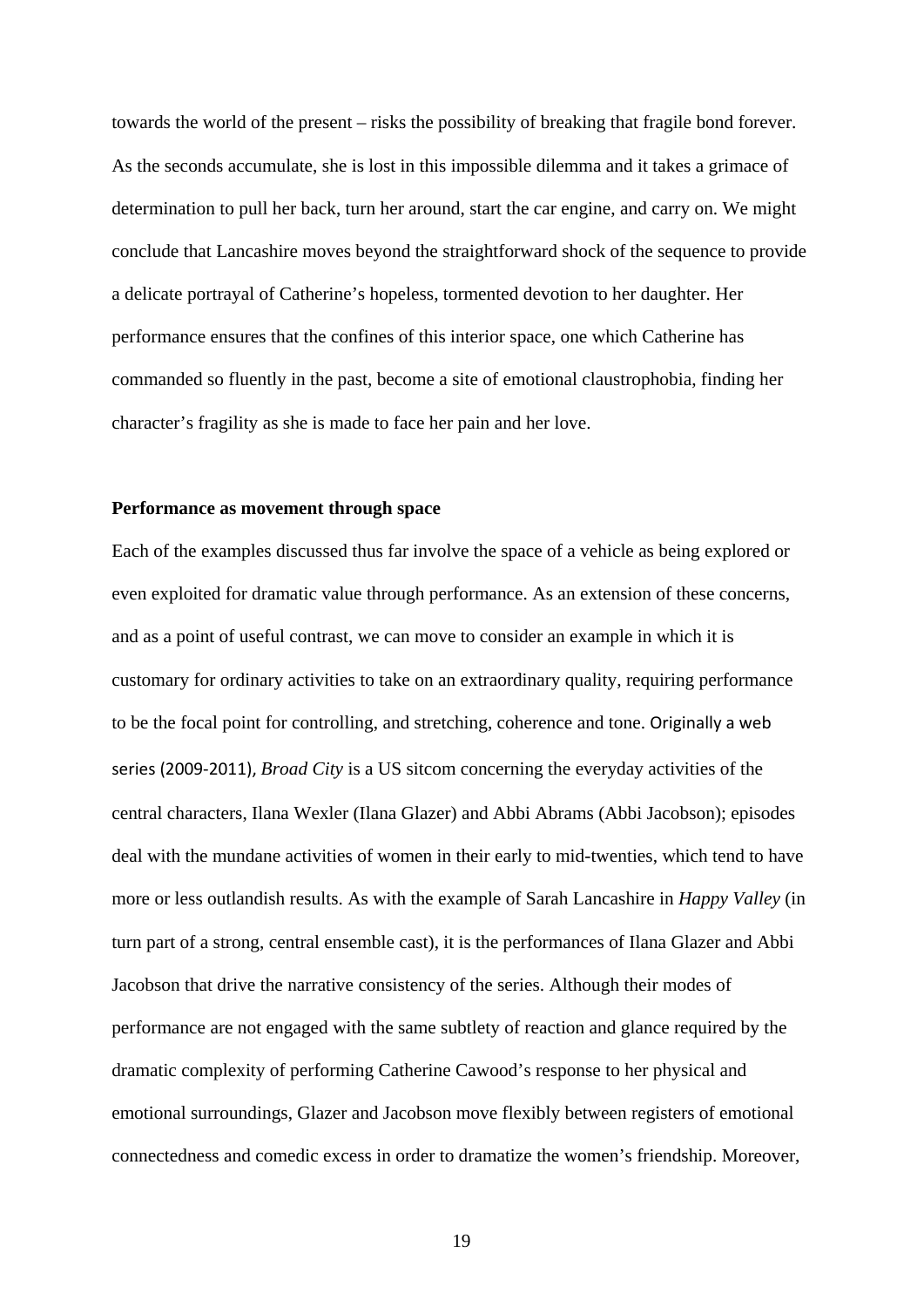concluding with a pair of performers provides the opportunity to expand on the challenges of presenting more than one performer in a confined space. In our previous dramatic examples, the performers' isolation within their restricted interior enables a focus on their expressivity, captured most frequently in close-ups on their faces, which supports the unfolding of intensity seen in different degrees in Sutherland, Gandolfini and Lancashire.

 In one episode the potential of moving through space as an interim is heightened through a confined spatial environment, as Abbi and Ilana endeavour to make their way through a crowded subway to get to the back of the train. In their efforts, they encounter a variety of equally habitual and grotesque behaviours on their way (including intense public displays of affection, sexual harassment, a dance crew, unpleasant food, a carriage empty aside from a pile of faeces and a woman eating, and finally a large group of Hassidic Jewish men). During the sequence, which features minimal dialogue, Glazer and Jacobson move together and apart, either side to side or one in front of the other. Obstructions of other bodies or objects necessitate squeezing or bending through space in movements that establish correlation between the performers while also speaking to the relative ease or discomfort of each character respectively. Glazer's Ilana is characterised by a confidence about her body (as further developed through her wardrobe of cropped and skin-tight clothing), articulated here through the poise with which she straightforwardly moves to the side of and past other bodies, gently spinning around as she emerges from between huge backpacks and effortlessly bobbing her way past the dance crew in time with their rhythms. Jacobson's movements are in step with Glazer's, but serve to underline Abbi's corresponding awkwardness: she bends her whole body with arms outstretched above her head to avoid contact with a large man, sticking her tongue out with the effort of not touching him, and later clumsily steps over a dancer crouched on the floor. However, when faced with the crowd of men in the final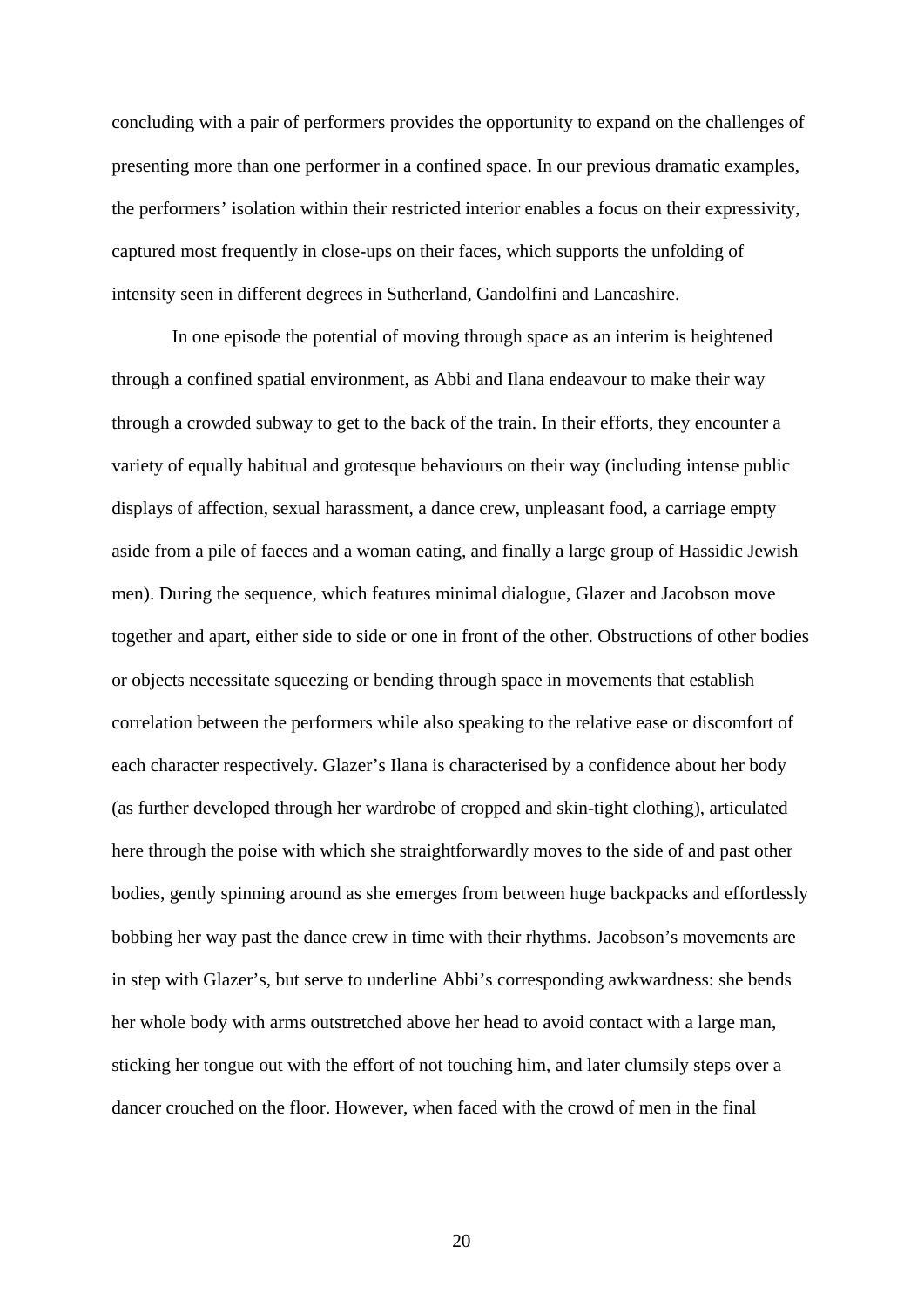carriage, the gestures and expressions of the women match, their shoulders hunched and their mouths clamped shut, moving slowly through them to stand, arms crossed over their chests.

 This final part of the sequence gestures comedically to the frequent real discomforts of being a woman in a public space, with the characters' simultaneous awkwardness and selfassurance highlighting the difficulties of negotiating proximity with other bodies (i.e. moving without touching or disturbing others) alongside the transgressive power of asserting your physicality. As the train arrives at the station, Abbi walks to the door, closely followed by Ilana who departs the group of men by slapping the nearest one on his bottom – Glazer walks forward and performs a small spin which she finishes by smacking the man with the back of her hand, all without breaking step. The movement is in line with her previous deportment as she progresses through the carriages, and the many moments across the series when Ilana affirms her body and expands her own physical space. The fluidity of Glazer's spin, which matches her previous rotation through the large backpacks, punctuates the scene with a neat flourish which in turn contrasts with Jacobson's efforts to keep rigid and as gesturally enclosed as possible throughout the scene; the specifics of their physical gestures mapping onto the characters' idiosyncratic ways of being, so that the joke is made through the pattern of their behaviours rather than to the side of them. The sequence thus dramatizes the complementary physical performances of both women which, while negotiating the outside world, generate exchanges and balances between the two. It also reveals space as something to be negotiated, not only by characters in fictional worlds but also by comedic performers as, in many ways, the scene offers a fairly obvious comedic sketch which is pushed into something more elaborate and extraordinary through the skill of performers who balance the need to be comedic against the need for their characters to remain consistent. The mundane is expanded to become comedic and, rather than simply becoming a vehicle for a joke about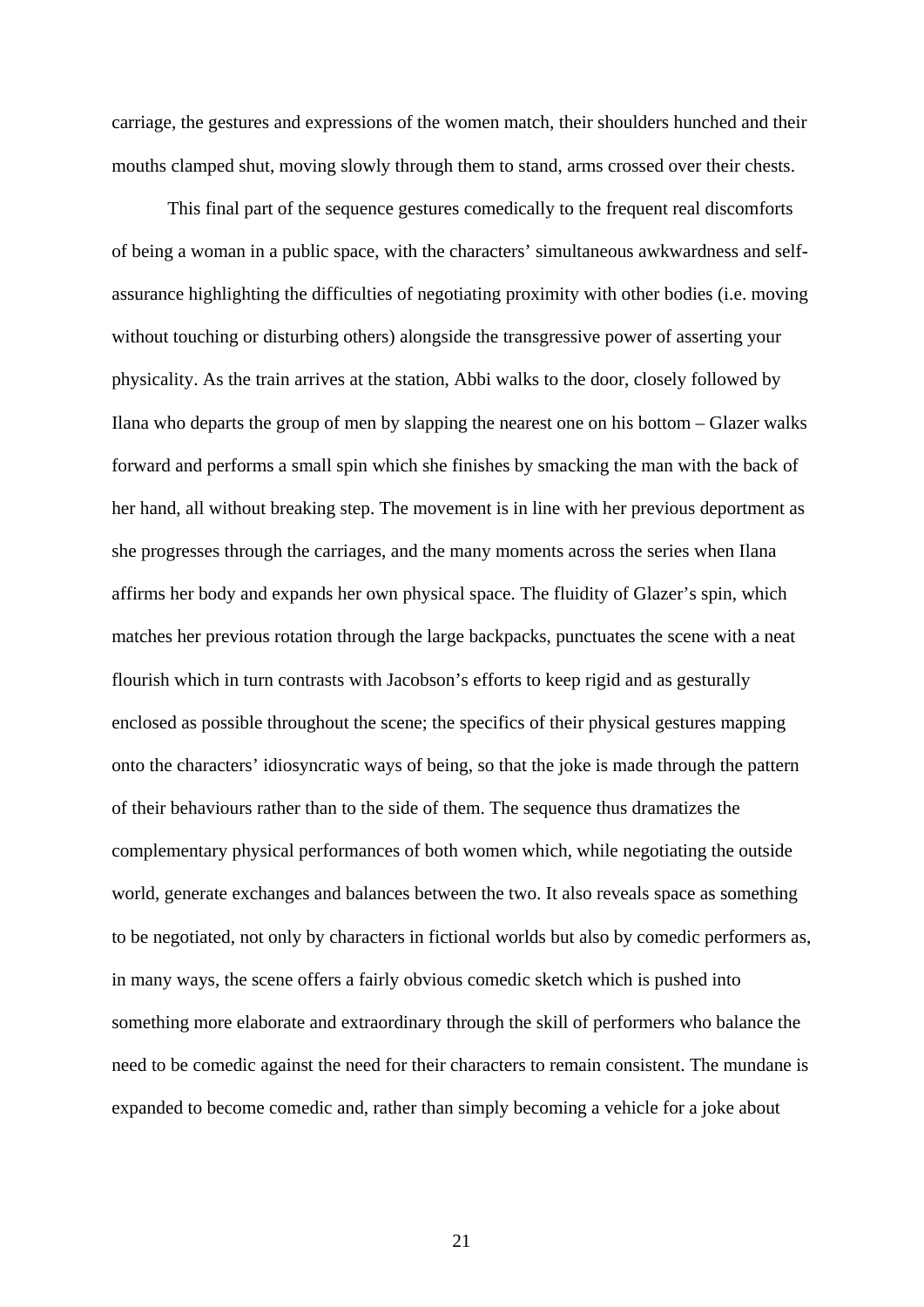how terrible the subway is, the specificity of the performers' movements and gestures keep them securely inhabited within their characters.

#### **Conclusion**

Picking up on the final example provided by *Broad City*, where the skills of the performers guide a leap to expand the limitations of a vehicle and the joke itself, we might reflect on the ways that all the moments we have offered for consideration in this article expand the parameters found in the confined spaces within which they occur. The mundane (here, cars and subway carriages) becomes a zone rich with expressive potential, a site for brief exchanges that dramatize public performances and duty, and thus prove effective in articulating tensions of power and gender, or revelations of personal trauma. Through a process of engaging with these examples, it becomes clear that one of the rewards of television performance derives from those moments when performers are seemingly 'just getting on' with the business at hand. Cars and other forms of transport are utilised as a means of getting a character from A to B and thereby offer a place to test performance consistency within the general texture of character behaviour and an actor's interaction with entwined elements of audiovisual style. Likewise, there is merit in seeking to identify and value the occasions where performances manage a balance between the functional requirements of an environment and their potential to establish a more developed set of interrelationships within it, disclosing the intricacies of character interiority through expressive interactions with tasks and spaces that are otherwise commonplace. Finally, by attending to a range of moments, we can assess the everyday alongside the extraordinary in order to highlight the ways in which these performances respond particularly to the parameters and rhythms of television and, in return, how television creates time and space for performance.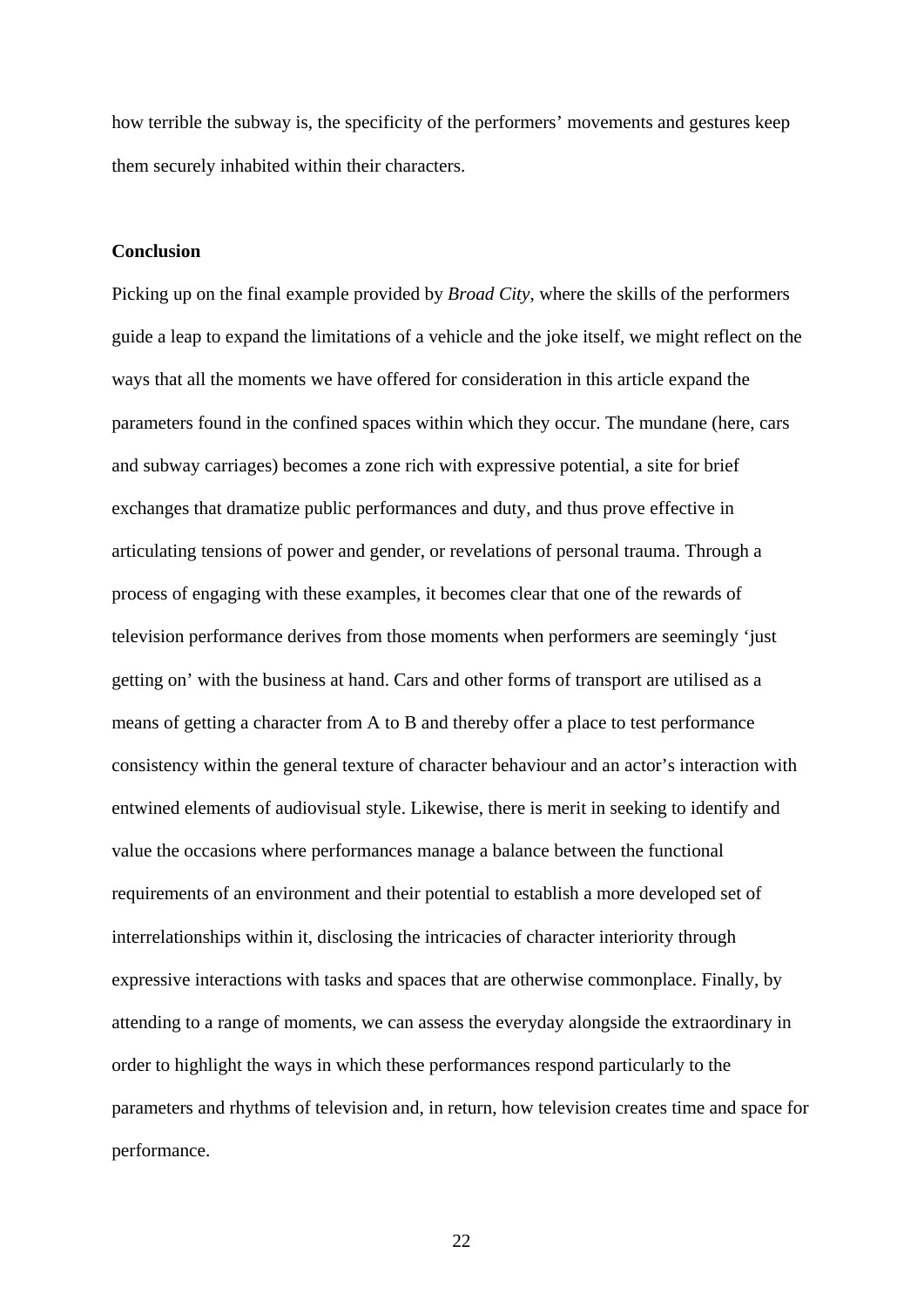In our discussion, we have tried to remain sensitive to the specifically televisual qualities of time and space that guide performance. While achievement in film might be informed through observation of a tight and coherent fusion of interrelation and its synthesis, the broader temporal and spatial scope of television enables a wider but potentially thicker interaction between performer and world. The scope for expressivity in performance is opened up through repetitions of action and behaviour – often highlighted through repeated journeys or use of a car – and a straightforward requirement to fill the gaps in-between as they recur. We use these observations as a foundation with which to advance notions of the actor as an author of complex and subtle relationships between those various compositional elements, establishing their own performance as a central force in the creation of meaning and significance.

## **Bibliography**

Bennett J (2011) *Television Personalities: Stardom and the Small Screen*. Oxon: Routledge. Baron C and S M Carnicke (2008) *Reframing Screen Performance*. Ann Arbor: University of Michigan Press.

Baron C and D Carson, F P Tomasulo (eds) (2004) *More Than a Method: Trends and Traditions in Contemporary Film Performance*. Detroit: Wayne State University Press. Bignell J (2016) Cars, Places and Spaces in Police Drama. In: McElroy R (ed.) *Contemporary British Television Crime Drama: Cops on the Box*. Routledge: London, pp. 123-136.

Byers, M and D Lavery (2010) *On the Verge of Tears: Why the Movies, Television, Music, Art, Popular Culture, Literature, and the Real World Makes Us Cry*. Newcastle Upon Tyne: Cambridge Scholars Publishing.

Cantrell T and C Hogg (2017) *Acting in British Television*. London: Palgrave.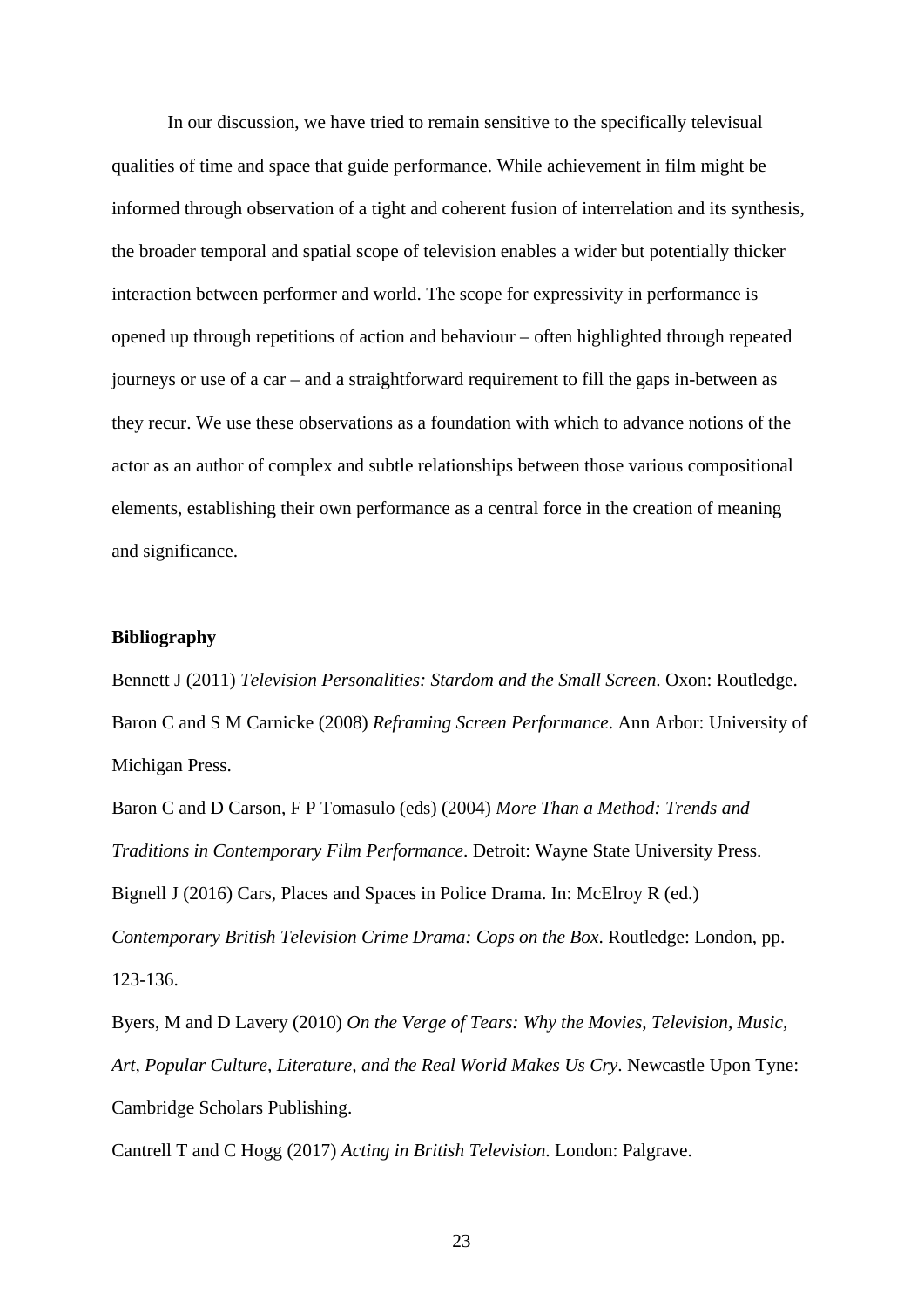\_\_\_\_\_\_\_\_ (eds) (2018) *Exploring Television Acting*. London: Bloomsbury.

Cassidy G and S Knox (2015) What Actors Do: Charles Dance in *Game of Thrones*. In: CST Online. Available at: http://cstonline.net/what-actors-do-charles-dance-in-game-of-thronesby-gary-cassidy-and-simone-knox/ (accessed 19 December 2017).

\_\_\_\_\_ (2015) What Actors Do: Jennifer Aniston in *Friends*. In: CST Online. Available at: https://cstonline.net/what-actors-do-jennifer-aniston-in-friends-by-gary-cassidy-and-simoneknox/ (accessed 17 April 2018).

Creeber G (2004) *Serial Television: Big Drama on the Small Screen.* London: BFI.

Donaldson LF and J Walters (eds) (2019) *Television Performance*. London: Palgrave Macmillan.

Hart K-P R (2008) *Film and Television Stardom*. Newcastle: Cambridge Scholars Press.

Hewett R (2015) The Changing Determinants of UK Television Acting. *Critical Studies in Television*, 10.1, 73-90.

\_\_\_\_\_\_ (2017) *The Changing Spaces of Television Acting.* Manchester: Manchester University Press.

Johansson D (2006) Homeward Bound: Those *Sopranos* Titles Come Heavy. In: Lavery D (ed.) *Reading The Sopranos: Hit TV from HBO*. London: I.B.Tauris, pp. 27-38.

Johnson B and D Forrest (2016) Dossier: Northern English Stardom. *Journal of Popular Television*, 4.2.

Klevan A (2005) *Film Performance: From Achievement to Appreciation.* London: Wallflower Press.

Byers, M and Lavery, D (eds.) (2010) *On the Verge of Tears: Why the Movies, Television, Music, Art, Popular Culture, Literature and the Real World Make Us Cry*. Newcastle: Cambridge Scholars Publishing.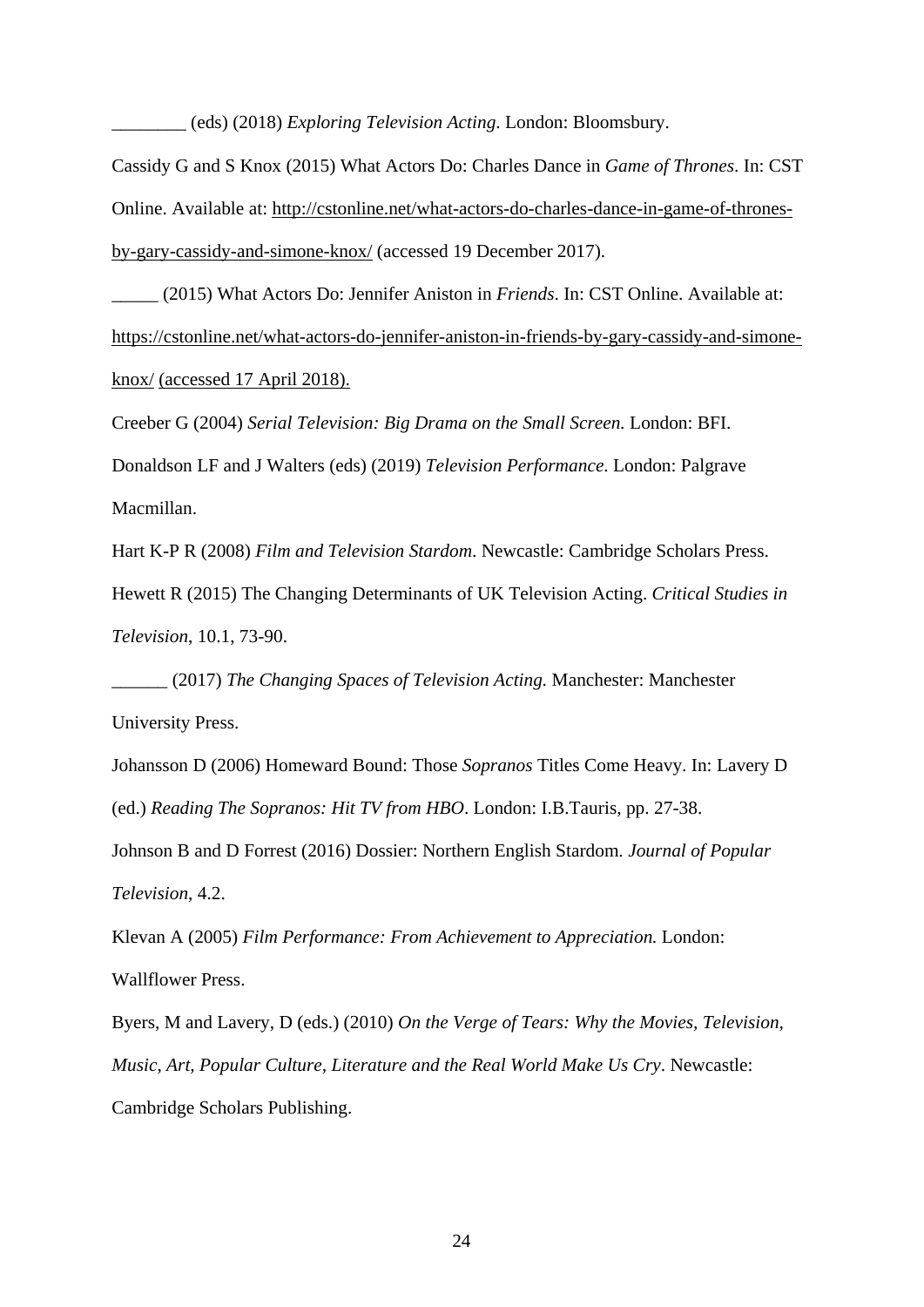Logan, E (2014) The Ending of *Mad Men*'s Fifth Season: Cinema, Serial Television and Moments of Performance. *Critical Studies in Television*, 9.3, 44-53.

\_\_\_\_ (2015) How Do We Write About Performance in Serial Television. *Series*, 1.1, 27-38. Mittell J (2015) *Complex TV: The Poetics of Contemporary Television Storytelling*. New York: New York University Press.

Naremore J (1990) *Acting in the Cinema*. London: University of California Press.

Pearson R (2010) The Multiple Determinants of Television Acting. In: Cornea C (ed.) *Genre and Performance: Film and Television.* Manchester: Manchester University Press, pp. 166- 183.

Perkins V F (1993) *Film as Film. Understanding and Judging Movies* [introduction by F Hirsch]. London: Da Capo Press.

Rawlins T (2012) Studying Acting: An Investigation into Contemporary Approaches to Professional Actor Training in the UK. PhD thesis, University of Reading.

Stern L and G Kouvaros (eds) (1999) *Falling For You: Essays on Cinema and Performance*. Sydney: Power Publications.

Woolf P (2007) 'So what are you saying? An oil consortium's behind the nuke?' *24*, programme sponsorship and the 'War on Terror'. In: Peacock (ed.) *Reading 24: TV Against the Clock*. London: I.B. Tauris.

### **Teleography**

*24.* (2001-2010, 2014) Imagine Television, Real Time Productions, Teakwood Lane Productions, 20<sup>th</sup> Century Fox Television.

*Broad City.* (2014-) Comedy Central. Paper Kite Productions, 3 Arts Entertainment, Jax Media, Comedy Partners.